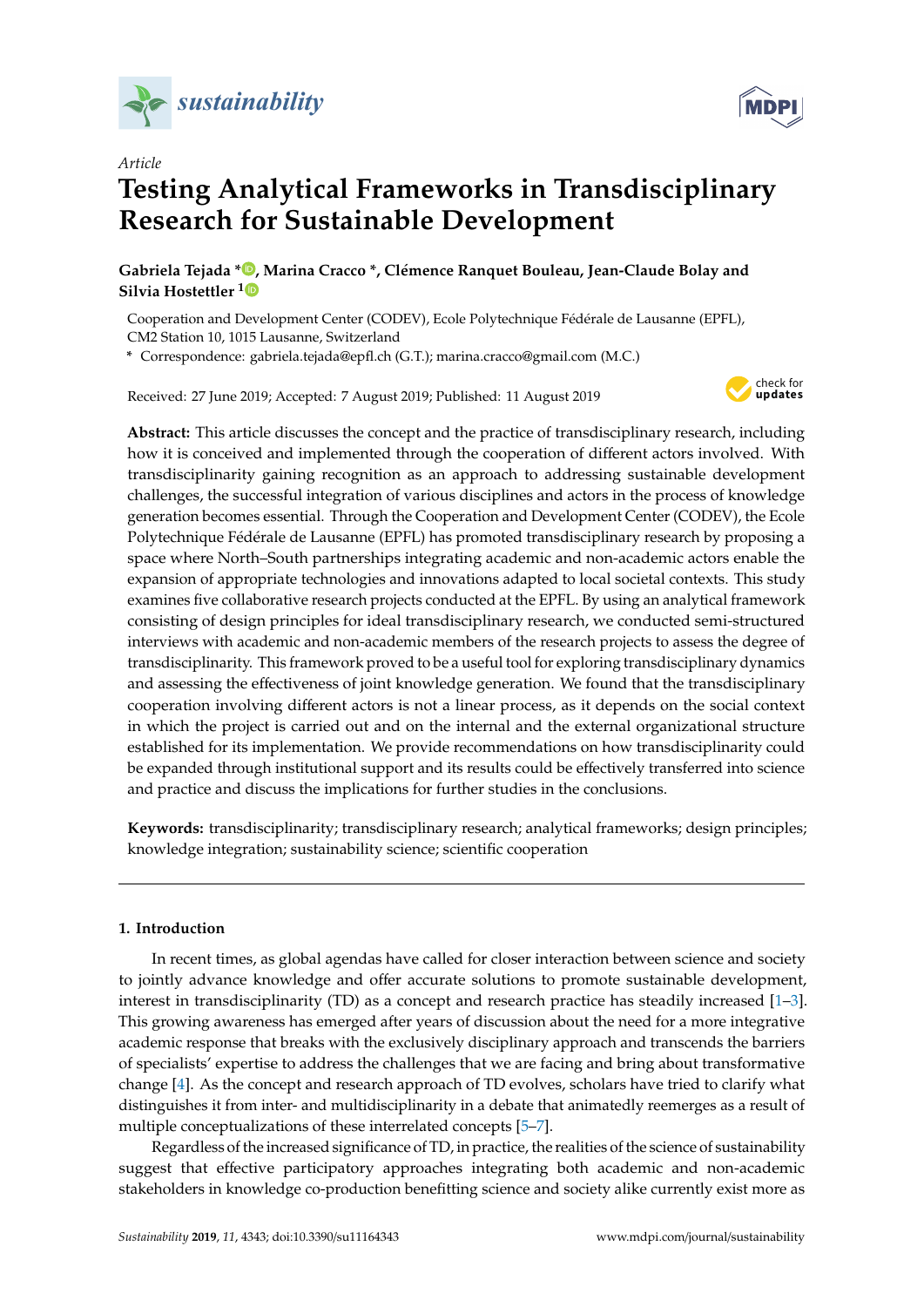an ideal than as a reality [\[4,](#page-24-1)[8,](#page-24-4)[9\]](#page-24-5). Also, recent studies show that transdisciplinary research still faces a number of challenges that hinder the expansion of its practice and restricts its potential in addressing crucial matters of sustainable development [\[10](#page-24-6)[–13\]](#page-24-7).

This article provides new empirical observations on the practice of transdisciplinary research, including how it is conceived and implemented and how the key actors involved are applying its results. The paper has two objectives. Firstly, it reviews the evolution of the definition of TD in sustainability science, differentiating it from the concepts of multi- and interdisciplinarity. Secondly, it contributes to the ongoing discussion on the added value of TD to research practice. The paper examines five projects conducted at Ecole Polytechnique Fédérale de Lausanne (EPFL) based on evidence collected through semi-structured interviews with academic and non-academic team members using an adapted analytical framework with a set of design principles for ideal transdisciplinary research [\[11,](#page-24-8)[14\]](#page-24-9). The study shows how the practice of TD depends on the context in which research is carried out, on the organizational structure established for its implementation, and on the specific way in which the expertise of both academic and non-academic actors is integrated. By observing how the projects are designed and executed and identifying the challenges and opportunities faced during their implementation, we test here the utility of analytical frameworks for assessing the practice of TD. We also provide recommendations on how TD could be expanded as well as implications for potential further research.

# **2. The Concept and Practice of Transdisciplinarity**

## *2.1. Transdisciplinarity in Sustainability Science*

The origin and the evolution of TD as a concept spans the last 50 years. While some scholars [\[15,](#page-24-10)[16\]](#page-24-11) attribute the origins of the concept of TD to Bohr [\[17\]](#page-24-12), others place its initial discussion in the early 1970s, namely, in the talks of Jean Piaget, Erich Jantsch, and Andre Lichnerowicz during the workshop, "Interdisciplinarity: teaching and research problems in universities" organized in France [\[18–](#page-24-13)[22\]](#page-24-14). TD appeared as a response to a crisis identified in the traditional creation of knowledge in disciplines in teaching and practice [\[18,](#page-24-13)[23\]](#page-24-15). Piaget [\[24\]](#page-24-16) describes TD as a superior research stage that recognizes interactions and reciprocities between specialized forms of research within a system without firm disciplinary boundaries. For Jantsch [\[25\]](#page-24-17) and Emmelin [\[26\]](#page-25-0), TD entails a common set of axioms and methods for a range of disciplines. In the Global South, TD is associated with Paulo Freire's "Pedagogy of the Oppressed" [\[27\]](#page-25-1), which questions economically- and technologically-driven development models born from disciplinary knowledge and connects the evolution of TD in Latin America to Leonardo Boff's Theology of Liberation [\[28\]](#page-25-2).

In the late 1980s to 1990s within environmental research in Northern Europe, a parallel conceptualization of TD started to form. By the 1990s, the concept of TD had grown within health and social sciences [\[20\]](#page-24-18), where "real-world" problems constitute the focus of research. Increased awareness on society–natural ecosystem linkages and complex global challenges related to climate change, loss of biodiversity, desertification, and so forth led to the 1992 Earth Summit and the birth of sustainability science, with an increasing need to transcend disciplines to solve these problems [\[29\]](#page-25-3). The First World Congress of Transdisciplinarity held in Portugal in 1994 adopted the Charter of Transdisciplinarity [\[22,](#page-24-14)[30\]](#page-25-4). Soon after followed other concepts associated with TD and sustainability, including Gibbons et al.'s [\[31\]](#page-25-5) new mode of knowledge production (*mode 2* or *post normal science*), which confronted the traditional academic *mode 1* by proposing an attenuation of the epistemological limits between the domains of science and society to address a problem and obtain a far-reaching communication of results involving various stakeholders. In Latin America, a desire to integrate nature conservation objectives and socio-economic aims emphasized the need to pay special attention to governance, development of scientific capacity-technology, and the rescue of traditional knowledge [\[32\]](#page-25-6).

With the turn of the millennium, the ambitions of global development agendas calling for interdisciplinary perspectives and closer collaboration between relevant stakeholders in order to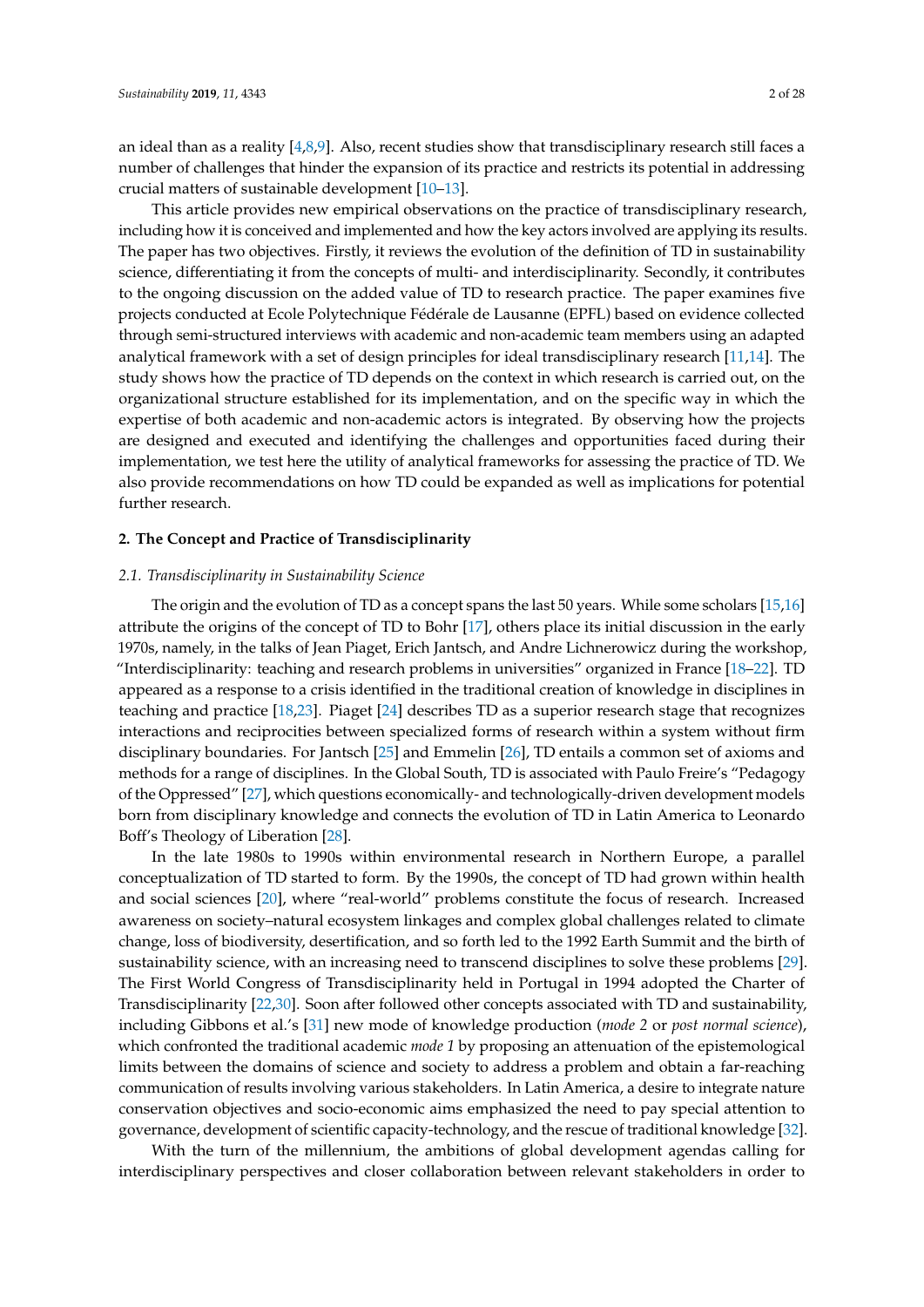attain far-reaching and necessary impacts reinforced the interest in transdisciplinary science [\[33,](#page-25-7)[34\]](#page-25-8). The 2000 "Zurich International Transdisciplinary Conference" consolidated Switzerland's national initiative prioritizing an action-oriented discourse towards "joint problem solving" with societal stakeholders focusing on sustainable development [\[20\]](#page-24-18). Already in the 2000s in Latin America, the collaboration of scientists, practitioners, and communities in information exchange and the joint development of methods and tools led to the application of the ecosystem approach to the management of conservation corridors [\[35\]](#page-25-9). A special issue of the journal "Futures" in 2004 consolidated TD as an approach to sustainability science [\[36\]](#page-25-10) with proposals calling for the integration of different academic disciplines and actors, in the process opening space up for new knowledge, including "socially robust knowledge" [\[37\]](#page-25-11), and achieving a common objective [\[30,](#page-25-4)[38,](#page-25-12)[39\]](#page-25-13). The association of transdisciplinary research with sustainability science gained force with the assertion of their similarities and parallel

The emergence of the 2030 Agenda for Sustainable Development and the complex and highly interconnected issues embodied in the 17 Sustainable Development Goals (SDGs) highlighted the need for transdisciplinary research even further. Debates questioning the capacity of "traditional" disciplinary research to tackle the grand challenges humanity is now facing have only intensified [\[41\]](#page-25-15).

concepts, including action-oriented research, problem-based focus, participatory or transformative

# *2.2. Disciplines, Interdisciplinarity, and Transdisciplinarity*

science, and "wicked" problems [\[12](#page-24-19)[,40\]](#page-25-14).

With the evolution of TD as a concept and a research approach, academic efforts have frequently attempted to clarify the difference between inter-, multi-, and transdisciplinarity. A deep-rooted disciplinary core is the initial piece of the puzzle of transdisciplinary research for sustainable development, and the first prerequisite is the researcher's proven competence in his or her discipline. This competence stems as much from the researcher's knowledge—theoretical and conceptual—as from the methodology used in problem assessment from the researcher's scientific viewpoint and expertise in translating results into products complying with a personal or an external requirement. This disciplinary focus is essential, yet it is insufficient to encompass all the elements of a complex issue. A basic principle thus underpins the transition from discipline to interdisciplinarity, that of the complementarity of different disciplines when questions are tackled comprehensively in order to analyze the interdependences between the diverse dimensions of a problem and to resolve them in a holistic perspective.

Klein [\[19\]](#page-24-20) (p. 2) understands interdisciplinarity as "the process of answering a question, solving a problem, or addressing a topic that is too broad or complex to be dealt with adequately by a single discipline or profession". Even if this concept is sometimes indiscriminately confused with other terms such as "pluridisciplinarity" or "multidisciplinarity", its strength lies in its ability to establish a dialogue between disciplines [\[42\]](#page-25-16), resulting in the synthesis of their approaches and methods [\[43\]](#page-25-17). The originality of interdisciplinarity thus resides in how new approaches grasp the societal stakes of the issues under examination. Viewing issues in their complexity and redefining scientific boundaries is therefore not a random choice but a necessity. The study carried out by Lam et al. [\[44\]](#page-25-18) on the interaction between interdisciplinary research and issues of sustainable development tells us that 50% of publications combine both natural and basic sciences and social and human sciences. As Høyer and Nass [\[45\]](#page-25-19) remind us, interdisciplinarity is fundamentally linked to the debate on ecology as well as that on sustainable development, similarly targeting a balance between society's environmental, economic, and social dimensions [\[7\]](#page-24-3).

The relevance of interdisciplinary research does not prevent it from having to overcome obstacles in practice. Lélé and Norgaard [\[46\]](#page-25-20) list four types of barriers. First, there are the values, often implicit, that differentiate each discipline, particularly when starting with the debate between social sciences and hard sciences on the "objectivity" of the scientific approach. The second barrier is linked to the disciplinary assumptions on which theories and explanatory models are based, which are often difficult to consolidate. The third obstacle refers to epistemological differences and the methods of investigation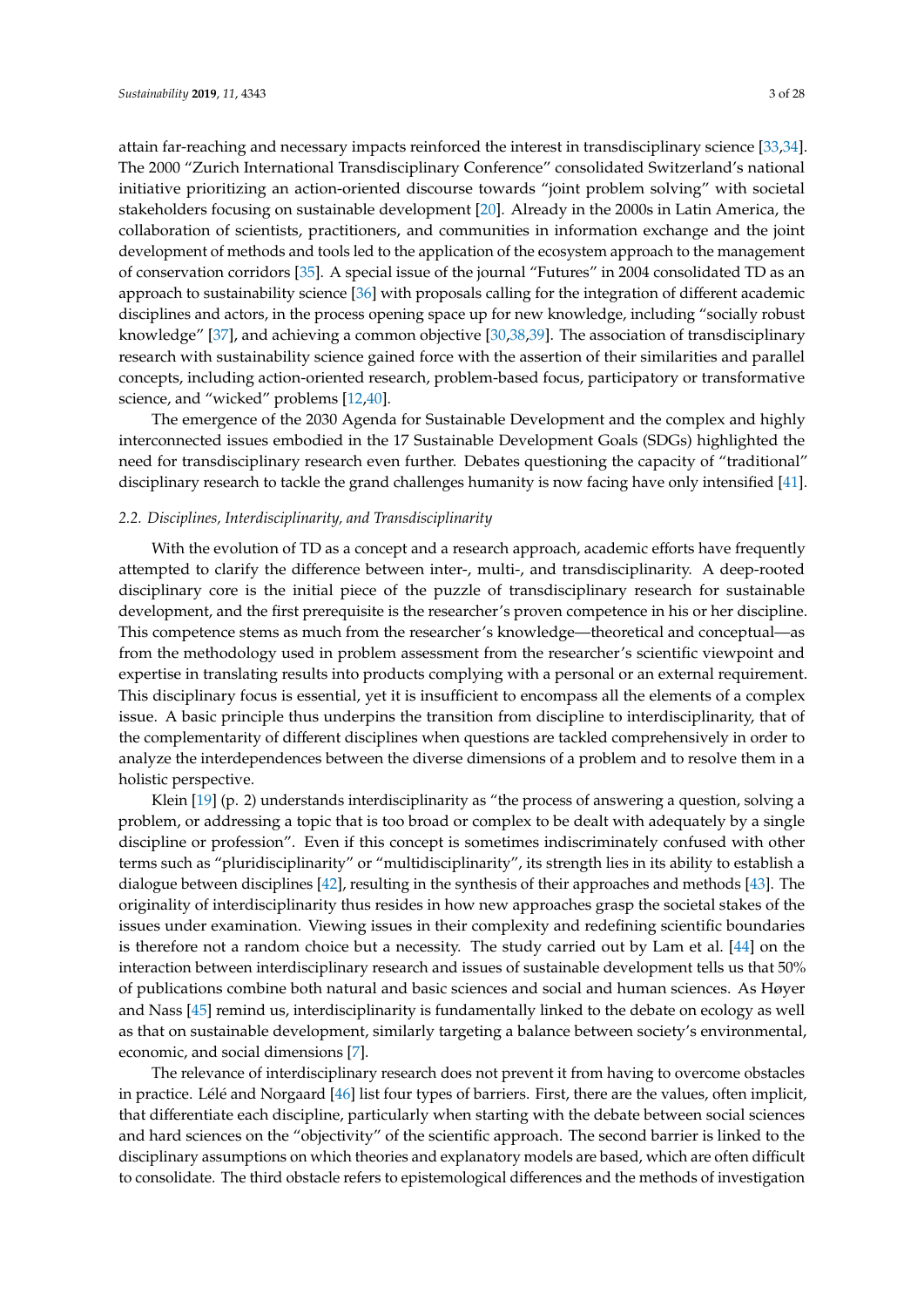that are derived therefrom, as well as the types of proof that each discipline tends to favor. The last barrier concerns relations between scientific disciplines and society, whereby certain disciplines are favored in the research practice at the expense of others (technological research is a prime example). Rist et al. [\[47\]](#page-25-21) (p. 323) refer to an interdisciplinarity that seeks "to coordinate the objectives and methodologies in order to achieve a less fragmented view on environmental issues, e.g., as is currently happening in research on climate change". This headway nevertheless remains confined to research, resulting in a lack of societal participation in issue-setting; its application to concrete development goals are almost the same as they are in the case of discipline-based knowledge production. The transition from interdisciplinarity to TD involves a willingness to structure research differently, aiming to apply its results by increasing the scope and the number of interactions for knowledge production and social transformation. TD can then be understood as complementary to interdisciplinarity but going beyond it, as it transcends the boundaries of the organized accumulation of knowledge in university-based disciplines by including non-academic actors in knowledge production [\[22,](#page-24-14)[38\]](#page-25-12). By responding to the societal claims to go beyond the confines of academic scientific actors, TD has become a widespread approach when addressing sustainable development. While science is fundamental to providing empirical evidence, the malfunctioning dialogue between science, society, and policy making has manifested the need of participatory approaches integrating a broad range of stakeholders in the process of knowledge generation [\[13,](#page-24-7)[48–](#page-25-22)[50\]](#page-26-0).

## *2.3. Definition and Analytical Frameworks*

In the last decade, the academic discussion on the definition of TD in sustainability science crystalized along four components that transdisciplinary research projects should include: focus on real-world problems; integration of various disciplines and actors; cooperation and mutual learning of all actors involved; and production of scientific and other societal knowledge relevant for sustainable development [\[9,](#page-24-5)[13,](#page-24-7)[51](#page-26-1)[–53\]](#page-26-2). Accordingly, TD can be defined as "a research approach that refers to the co-production of knowledge between stakeholders and researchers to address real-world problems" [\[13\]](#page-24-7) (p. 367). A transdisciplinary research project should ideally include the following phases: collaborative problem identification and framing; interdisciplinary integration, co-creation, and problem analysis; and incorporation and application of produced knowledge and results [\[9,](#page-24-5)[11,](#page-24-8)[52,](#page-26-3)[54\]](#page-26-4). It should also aim for a high level of involvement of the different stakeholders on each phase [\[3,](#page-24-0)[8\]](#page-24-4). Scholars have also addressed the notion of participation in transdisciplinary research, conceiving it as a *relational space* shaped by institutional and structural factors and influencing the power relations and the adscription of roles amongst those who participate [\[13,](#page-24-7)[48](#page-25-22)[,55\]](#page-26-5). Wuelser and Pohl [\[4\]](#page-24-1) suggest that, in the context of sustainable development, involving important non-academic knowledge holders in project framing is crucial to maximize the potential societal benefits of scientific endeavors.

The latest literature proposes an extensive range of frameworks to analyze and facilitate implementation of transdisciplinary research and the practice of new forms of scientific reflection and effective problem solving [\[13](#page-24-7)[,56](#page-26-6)[–58\]](#page-26-7). These proposals include frameworks with practice-oriented design principles for assessing successful or ideal transdisciplinary projects [\[11](#page-24-8)[,14](#page-24-9)[,54](#page-26-4)[,59\]](#page-26-8); a framework of transdisciplinary outcome spaces proposing a back-casting guideline for the research design focusing on three desired outcomes (situation, knowledge, and learning) and concerned with the interface between research and practice [\[58\]](#page-26-7); a framework evaluating knowledge co-production in focal areas (inclusion, collaboration, integration, usability, and reflexibility) and research stages (formulate, generate, and evaluate) of transdisciplinary projects [\[2\]](#page-23-1); a framework for the comparative analysis of transdisciplinary research [\[60\]](#page-26-9) and of transdisciplinary synthesis projects [\[51\]](#page-26-1) according to knowledge type, type of actor, and level actor involvement at different stages. By focusing on the ties amongst stakeholders, the components of transdisciplinary research, and the interplays between them, such frameworks contribute to advancing the understanding of TD, to identifying the challenges in terms of knowledge integration and actors' involvement, and to expanding its use.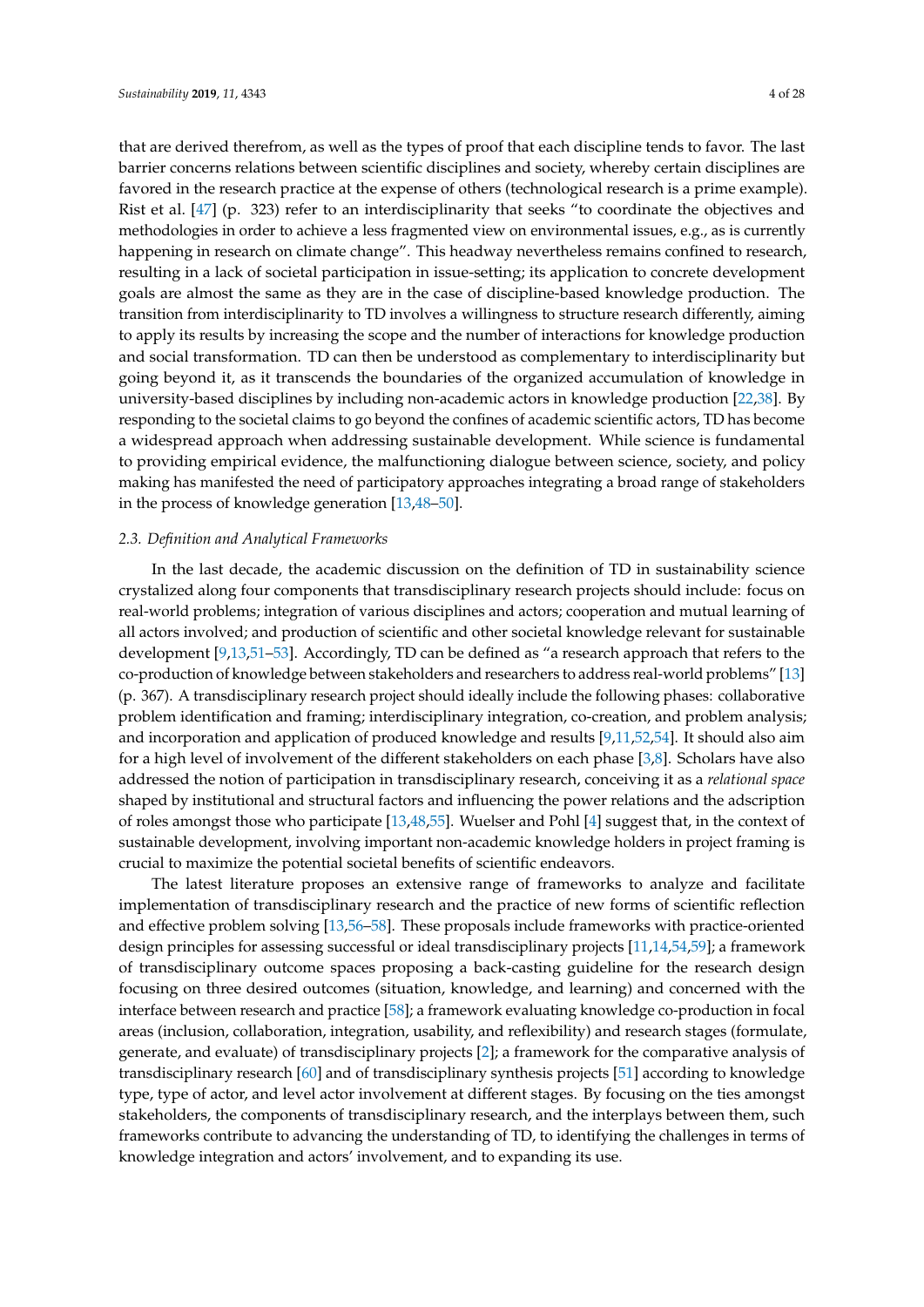## *2.4. Challenges in Transdisciplinary Research*

The documented experiences of the practical implementation of transdisciplinary research illustrate the challenges faced by the different actors involved, and show, as stated by Polk [\[12\]](#page-24-19) and Scholz and Steiner [\[61\]](#page-26-10), that its undertaking proves more difficult than anticipated. Challenges include: disagreement on a common language, lack of recognition and integration of disciplinary and practical knowledge and methods, uneven participation and power asymmetries, contrasting timelines, unbalanced ownership of problems to be addressed, different expectations, and conflicting interests [\[3,](#page-24-0)[4,](#page-24-1)[11,](#page-24-8)[51,](#page-26-1)[55\]](#page-26-5). Fritz and Binder [\[48\]](#page-25-22) focus on the notion of participation in transdisciplinary research, pointing out that the level of involvement of non-academic stakeholders affects power relations and ultimately the outcomes of transdisciplinary projects. Transdisciplinary research specifically involving North–South collaboration shows that some of these challenges tend to intensify in the research practice due to deepening conflictual interests of institutions or actors involved and the existing power structures, as stated by Schmidt and Pröpper [\[13\]](#page-24-7).

The integration of methods is a further challenge, given that the diversity in knowledge co-production methods is necessary to identify, analyze, and propose solutions to complex real-world problems; this calls for clear and reproducible frameworks consistent in language and terminology [\[8](#page-24-4)[,11](#page-24-8)[,52,](#page-26-3)[62\]](#page-26-11). Additional challenges include finding pertinent outreach and communication methods to generate impact on the wider academic community and society; measuring and defining progress and success; and ensuring the harnessing of results in the institutional contexts in which societal change occurs for effective use [\[2,](#page-23-1)[9](#page-24-5)[,54\]](#page-26-4). Increasing the scalability and the transferability of transdisciplinary research results and dealing with the insufficient recognition and legitimacy of its outcomes are additional difficulties [\[11,](#page-24-8)[13\]](#page-24-7). Various proposals related to design principles [\[11](#page-24-8)[,14\]](#page-24-9), diverse integration methods [\[54,](#page-26-4)[56\]](#page-26-6), and evaluation criteria [\[11](#page-24-8)[,14\]](#page-24-9) have been developed to confront some of these challenges.

# **3. A Study of Transdisciplinarity in Research Projects**

## *3.1. Transdisciplinarity and Scientific Cooperation for Development at EPFL*

For over four decades, researchers from the Ecole Polytechnique Fédérale de Lausanne (EPFL) have actively engaged in knowledge production and collaborative research with researchers from Global South countries with the aim to jointly develop appropriate technologies and innovations adapted to the local societal contexts. The Cooperation and Development Center (CODEV) at EPFL, with its recognized expertise in scientific cooperation for sustainable development, contributed to early discussions on TD in Switzerland, both on the conceptualization of TD and the transition from disciplinary research to interdisciplinarity [\[63,](#page-26-12)[64\]](#page-26-13). Focusing on North–South partnerships as a relevant approach to increasing possible societal impact, CODEV has encouraged a participatory approach to research on socio-economic and technological development in the poorest countries by involving various stakeholders in scientific field experimentation to collectively address the problems raised.

Various examples illustrate how CODEV has promoted transdisciplinary research over the years and has remained committed to North–South collaboration as a research approach when addressing sustainable development. CODEV has done so by proposing a space where academic and non-academic actors within a given cultural context intervene, and where the methods are constructed in correspondence with the values and the practices of the concerned society. The studies we conducted at EPFL in the 1990s in the field of habitat research were already part of that first crossing of disciplinary borders, which was then followed by associating with non-academic actors. Further research in this field over several decades aimed at identifying the methods that need to be implemented to achieve slum upgrading [\[64](#page-26-13)[,65\]](#page-26-14). The subsequent diagnosis called for knowledge of architecture, urbanism and engineering, as well as the inclusion of the main dimensions of sustainable development (namely, the contributions of economy, sociology, and environmental sciences) [\[66\]](#page-26-15). In addition, in view of implementing future projects, financial, institutional, and political dimensions and the involvement of non-academic stakeholders for jointly determining the societal framework within which such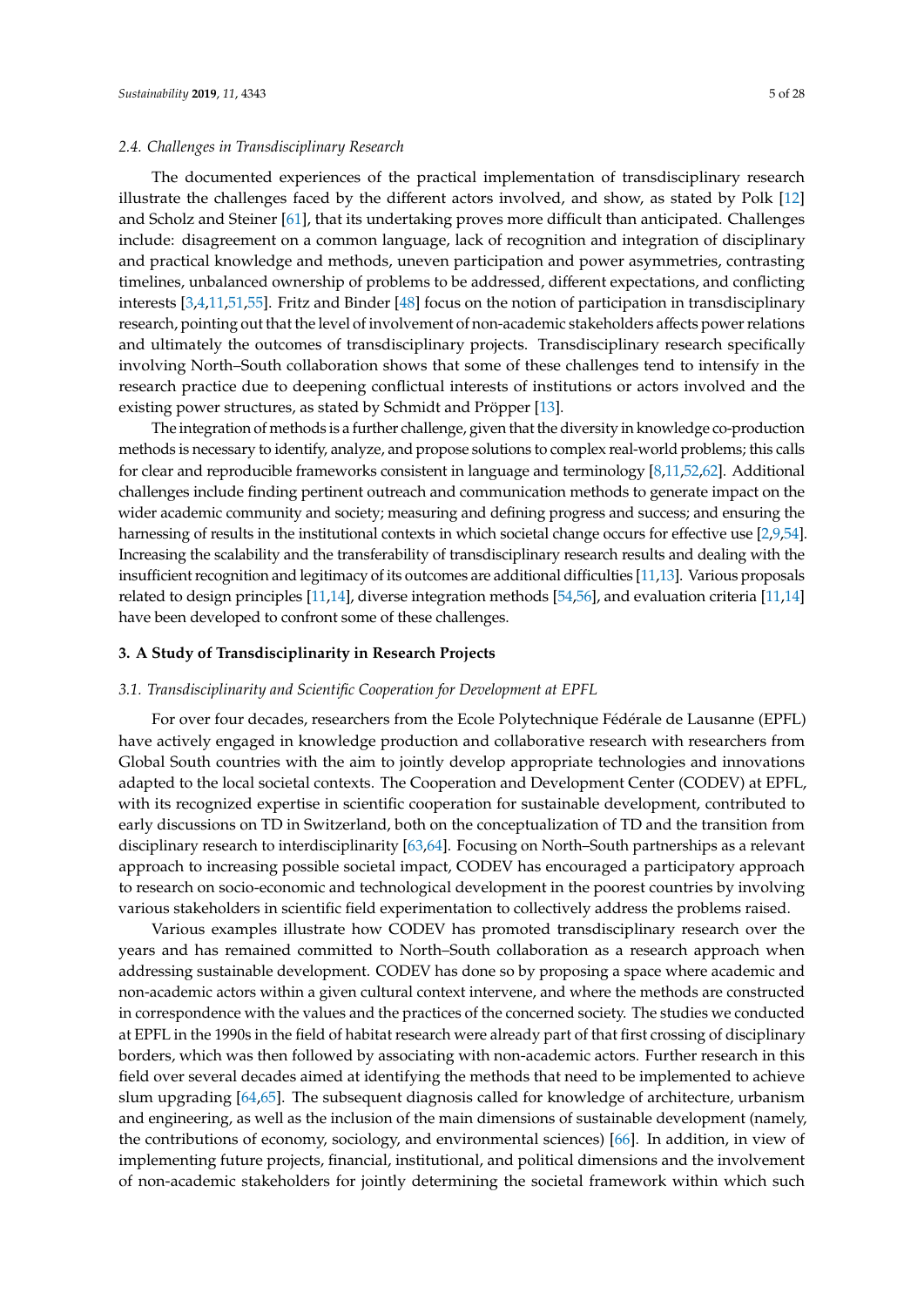projects would be implemented completed the picture. The transdisciplinary approach entailed mutual definition of the framework conditions for the organization and the implementation of the project based on management and financial knowledge of partners involved. This is how, when granted a mandate by the Bolivian government to define the rules for a new national popular housing plan, for instance, we then constituted an inter- and transdisciplinary research group comprising architects, geographers, and sociologists, to which we added representatives from the Ministry of Habitat, a cooperative bank interested in becoming involved, and a non-profit organization (NGO) working in the popular housing districts that provided the interface with the local community. We thereby sought to integrate the stakeholders ultimately in charge of implementing the results into the whole action-oriented research process [\[67\]](#page-26-16).

In addition to these projects, the United Nations Educational, Scientific and Cultural Organization (UNESCO) Chair in Technologies for Development, hosted by CODEV since 2007, has been a powerful tool in advancing such actions and facilitating science–society interfaces. The Chair works as an international cooperation platform enabling linkages between disciplines and stakeholders and aims to provide appropriate technological solutions that will contribute to sustainable development in countries of the Global South in four priority areas: sustainable habitat and cities, information and communication technologies for the environment, technologies for disaster risk reduction, and sustainable energy production. In the last decade, a biannual UNESCO Chair Tech4Dev Conference organized at EPFL has promoted synergies between academic and non-academic actors from diverse countries (see examples in [\[68](#page-26-17)[–70\]](#page-26-18)) and advanced the discussion of opportunities and challenges of TD in sustainability science.

The Seed Money Program is a further instrument with which CODEV promotes TD at EPFL. It financially supports EPFL researchers and academic and non-academic actors in countries of the Global South in carrying out small projects in their initial stage. Created in 2005 and with a total of 110 projects supported until 2019 through an annual competitive call, the Seed Money grant has become popular for EPFL researchers interested in linking their scientific endeavours to real-world challenges. The program recommends the Swiss KFPE Guide for Transboundary Research Partnerships as a guideline for constructing research partnerships (http://[www.kfpe.ch](http://www.kfpe.ch/11-Principles/)/11-Principles/), bearing in mind North–South scientific cooperation as a mutual learning practice promoting equality among partners.

# *3.2. Research Design and Methodology*

For this study, we adapted an existing analytical framework with TD design principles in order to analyze five research projects conducted by EPFL researchers and their partners. The main aim is to contribute to the understanding of and the discussion surrounding the practice of TD and to test the usefulness of a specific framework in analyzing transdisciplinary research projects. We examined how these projects were designed and executed and observed the difficulties that the different actors involved faced. Our research is guided by the following questions: To what extent do the reviewed projects adhere to the proposed transdisciplinary research framework? What are the main challenges faced within transdisciplinary research? How useful is an analytical framework based on design principles in examining and assessing transdisciplinary research projects?

We are using the following operational definition of TD based on Schmidt and Pröpper [\[13\]](#page-24-7): "Transdisciplinarity is a research approach that refers to the co-production of knowledge between stakeholders and researchers to address real-world problems" (p. 367). We selected five out of 22 possible projects as case studies based on their apparent adherence, at least implicitly, to the four main components of TD (focus on real-world problems; integration of various disciplines and actors; cooperation and mutual learning of all actors involved; and production of scientific and other societal knowledge relevant for sustainable development) and on the availability of principal investigator or project manager to contribute with information. Also, the selection ensured diversity of projects in terms of geographic location, disciplines and topics, and funding agencies. The five selected projects are described in Table [1.](#page-6-0)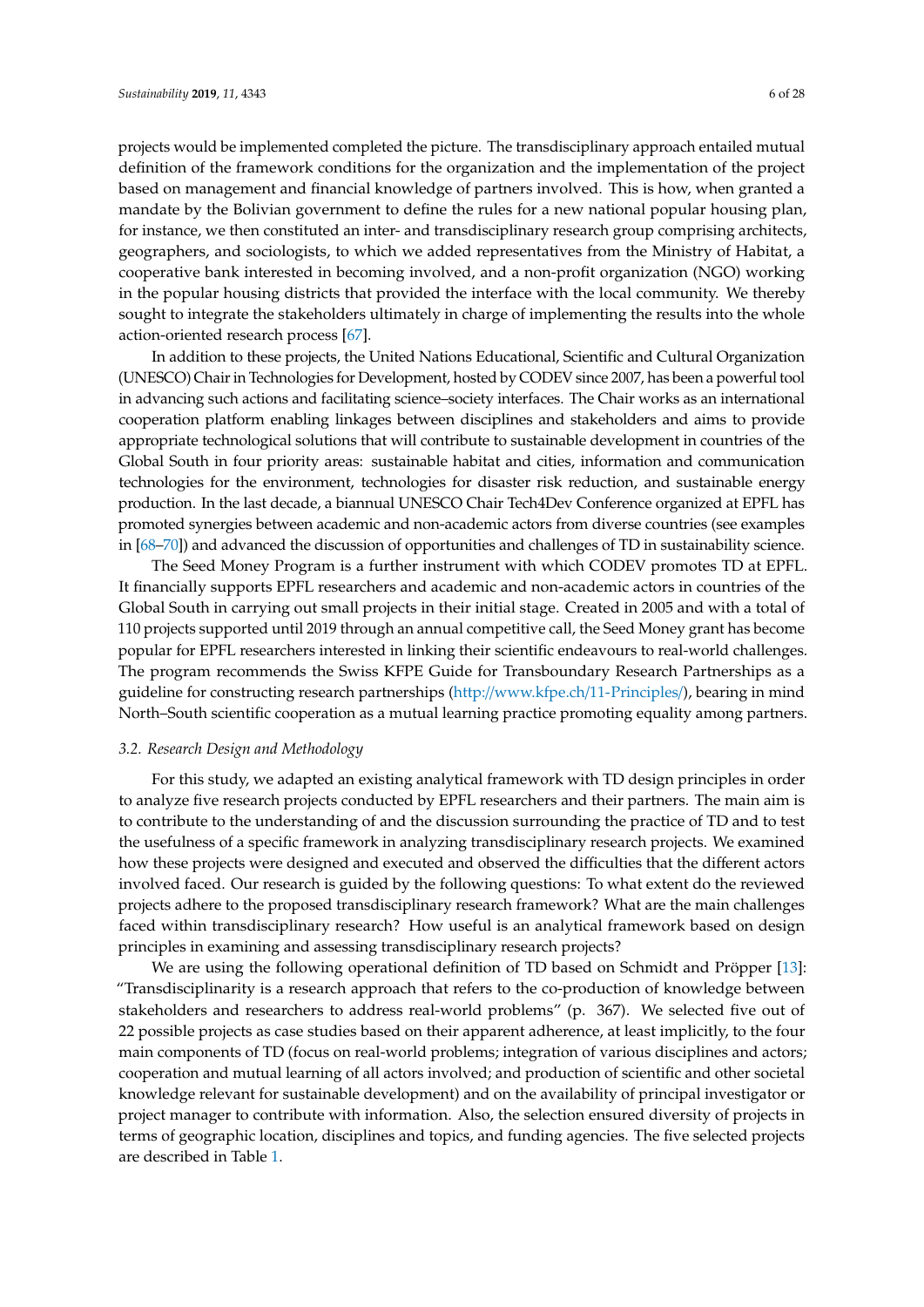### **Table 1.** Overview of selected projects (See Appendix [A:](#page-21-0) Summaries of the five projects).

| Project/Case:<br>Components of TD and<br><b>General Characteristics</b> | <b>Case 2: Effective Methodology</b><br>Case 1: Info4Dourou 2.0<br>for the Assessment of Integrated<br><b>Energy Strategies</b>                           |                                                                                                                                                                               | Case 3: Urbis: Georeferenced<br>Mobile Platform for the<br>Interdisciplinary Study of<br>Socio-Urban Problems<br>in Mexico                  | Case 4: Hybrid Cities: Informal<br><b>Resistances to the Violence of</b><br>Urbanization in China, India,<br>and Venezuela                                                                  | Case 5: Protection of Critical<br>Infrastructure against<br><b>Electromagnetic Attacks</b>                                                                 |  |
|-------------------------------------------------------------------------|-----------------------------------------------------------------------------------------------------------------------------------------------------------|-------------------------------------------------------------------------------------------------------------------------------------------------------------------------------|---------------------------------------------------------------------------------------------------------------------------------------------|---------------------------------------------------------------------------------------------------------------------------------------------------------------------------------------------|------------------------------------------------------------------------------------------------------------------------------------------------------------|--|
| Components of TD:                                                       |                                                                                                                                                           |                                                                                                                                                                               |                                                                                                                                             |                                                                                                                                                                                             |                                                                                                                                                            |  |
| Objectives                                                              | Improving water management<br>for smallholders in semi-arid<br>regions, as well as food security<br>empowering vulnerable<br>communities in Burkina Faso. | Developing reliable strategies that<br>could be used to improve energy<br>supply and its associated<br>environmental impacts in Cuba.                                         | Identifying social behaviors and<br>needs related to urban security<br>and mobility in the city of<br>Guanajuato, in Mexico.                | Studying the processes embodied<br>in habitat production in current<br>cities built by architectural,<br>urban, territorial, and social<br>hybridization in China, India,<br>and Venezuela. | Increasing the safety of critical<br>infrastructure in Europe against<br>electromagnetic attacks.                                                          |  |
| Main participating<br>disciplines and areas                             | Communication systems,<br>agriculture (incl. irrigation),<br>environmental sciences                                                                       | Energy, air physics and chemistry,<br>meteorology                                                                                                                             | Computer sciences and<br>engineering, social sciences,<br>education                                                                         | Architecture, anthropology,<br>sociology                                                                                                                                                    | Electromagnetic compatibility                                                                                                                              |  |
| Main non-academic<br>actors                                             | Civil society (beneficiaries),<br>private sector, local government                                                                                        | Government                                                                                                                                                                    | Civil society, schools, local<br>government                                                                                                 | Local inhabitants, technical<br>services of urbanism of the city of<br>Caracas, mayor of Caracas                                                                                            | Industry                                                                                                                                                   |  |
| Cooperation and mutual<br>learning of all actors                        | Proxy: time and energy of team<br>members dedicated to participate<br>in the project                                                                      | Proxy: time and energy of team<br>members dedicated to participate<br>in the project                                                                                          | Proxy: time and energy of team<br>members dedicated to participate<br>in the project                                                        | Proxy: time and energy of team<br>members dedicated to participate<br>in the project                                                                                                        | Proxy: time and energy of team<br>members dedicated to participate<br>in the project                                                                       |  |
| Production of scientific<br>and societal knowledge                      | Water use efficiency of irrigation<br>systems; better water<br>management for smallholders in<br>semi-arid regions and food<br>security                   | Methodology to design a strategy<br>for energy and air quality; reliable<br>strategies that could be used to<br>improve energy supply and<br>associated environmental impacts | Machine learning and artificial<br>intelligence applications; allow<br>citizens to organize themselves<br>and participate in urban planning | Participatory process of habitat<br>production; construction of<br>inclusive cities addressing social<br>expulsion                                                                          | Innovative methods for numerical<br>simulations and experimental<br>analysis; increase awareness and<br>knowledge of risks from<br>electromagnetic attacks |  |
| General characteristics:                                                |                                                                                                                                                           |                                                                                                                                                                               |                                                                                                                                             |                                                                                                                                                                                             |                                                                                                                                                            |  |
| <b>EPFL</b> lab or center                                               | CODEV-VPE                                                                                                                                                 | LASIG-ENAC                                                                                                                                                                    | LIDIAP-STI                                                                                                                                  | <b>LASUR-ENAC</b>                                                                                                                                                                           | EMC-STI                                                                                                                                                    |  |
| Geographic location                                                     | Burkina Faso and Palestine                                                                                                                                | Cuba                                                                                                                                                                          | Mexico                                                                                                                                      | China, India and Venezuela                                                                                                                                                                  | Europe                                                                                                                                                     |  |
| Main funding agency                                                     | <b>SDC</b>                                                                                                                                                | <b>SNSF R4D</b>                                                                                                                                                               | <b>CONACYT Mexico</b>                                                                                                                       | <b>SNSF</b>                                                                                                                                                                                 | EU 7th Framework Program                                                                                                                                   |  |
| Approximate duration                                                    | February 2012-May 2018 (72<br>months)                                                                                                                     | May 2016-June 2019 (36 months)                                                                                                                                                | 2014-2016 (24 months)                                                                                                                       | May 2016-April 2019 (36 months)                                                                                                                                                             | 2012-2015 (36 months)                                                                                                                                      |  |

<span id="page-6-0"></span>TD, transdisciplinarity; EPFL, Ecole Polytechnique Fédérale de Lausanne; CODEV-VPE, Cooperation and Development Center - Vice-presidency for Education; LASIG-ENAC, Laboratory of Geographic Information Systems – School of Architecture, Civil and Environmental Engineering; LIDIAP-STI, Idiap Research Institute Laboratory – School of Engineering; LASUR-ENAC, Urban Sociology Laboratory - School of Architecture, Civil and Environmental Engineering; EMC-STI, Electromagnetic Compatibility Laboratory – School of Engineering; SDC, Swiss Agency for Development and Cooperation; SNSF, Swiss National Science Foundation; R4D, Swiss Program for Research on Global Issues for Development; CONACYT, Mexican National Research and Technology Council; EU, European Union.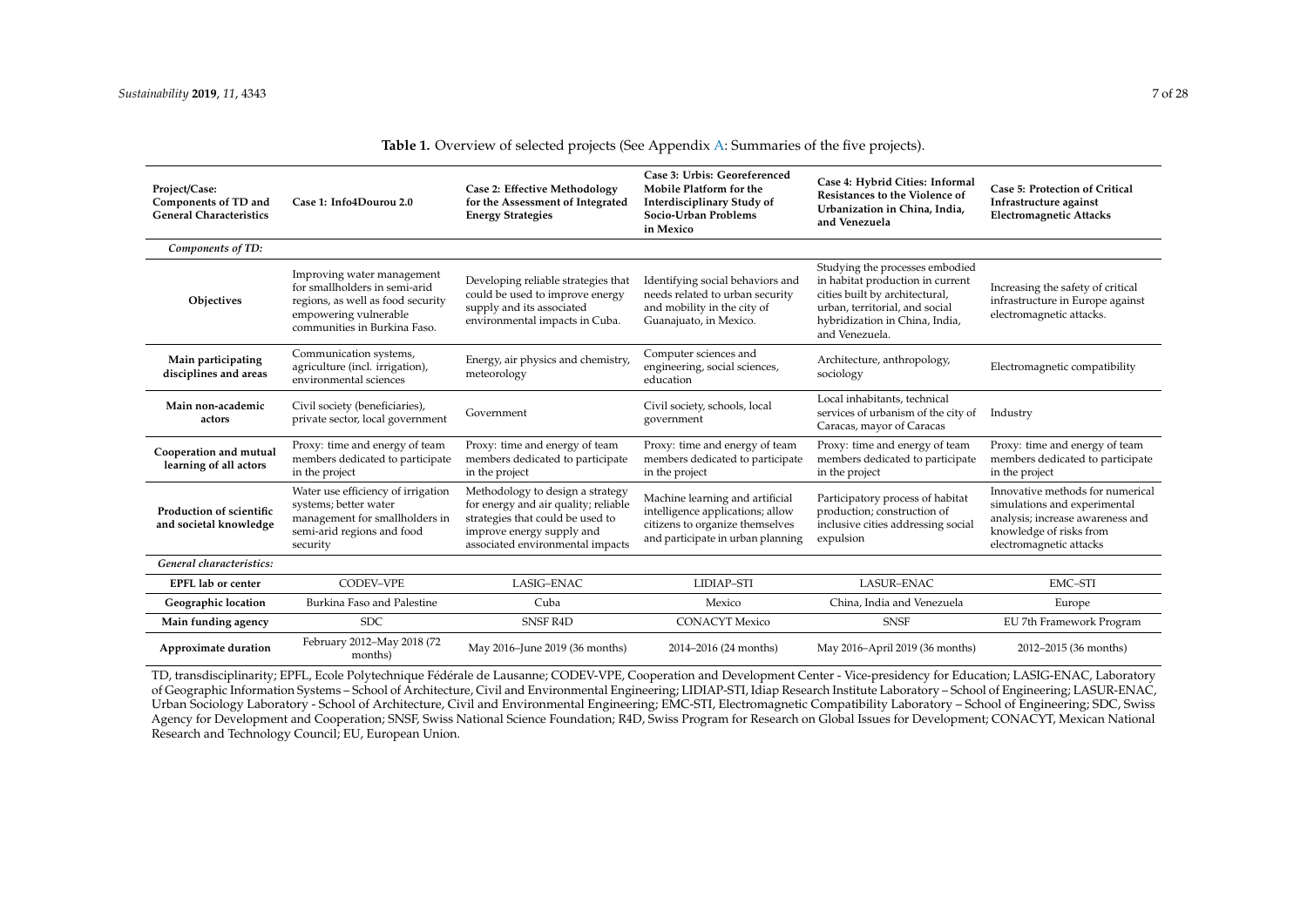During the design of our study, we selected and used what we believe is a more encompassing definition of the different types of team members that convene during design and implementation of transdisciplinary projects: "academic" and "non-academic" to refer to team members coming from academic institutions and those coming from other institutions, respectively. We believe that defining academic members as the only "scientists" and "researchers", as is generally found in the transdisciplinary literature, encourages power asymmetries and disregards non-academic contribution to knowledge creation in TD projects. If co-development of knowledge is a premise of TD projects, a more legitimizing definition of the types of team members and their roles should be used.

We collected data using a semi-structured interview (comprising multiple choice and open-ended questions) applied to academic and non-academic team members. The questions of the interview were based on an analytical framework with a set of design principles for ideal transdisciplinary research proposed by Lang et al. [\[11\]](#page-24-8) based on various strands of the literature on TD in sustainability science and then adapted by Luthe [\[14\]](#page-24-9). Lang et al. [\[11\]](#page-24-8) conceived the framework proposed as an ideal standard "to practically guide transdisciplinary research processes and facilitate effective and efficient research processes for all actors involved" (p. 35). Luthe [\[14\]](#page-24-9) proposed six additional complementary design principles that surfaced when testing the applicability of the framework in the analysis of five projects.

With this study, we aim to test empirically Lang et al. [\[11\]](#page-24-8) and Luthe's [\[14\]](#page-24-9) principles for the analysis of the experiences and the challenges of transdisciplinary research projects by observing the adherence of the project to those principles. Our proposed framework includes Luthe's complementary principles to Lang et al.'s [\[11\]](#page-24-8) original scheme and explains them to simplify their operational usefulness (Table [2\)](#page-8-0).

Most of our interview questions are based on Lang et al. [\[11\]](#page-24-8), to which we added a number of open-ended questions. The interview's closed questions confirmed the adherence, or lack thereof, to the transdisciplinary research principles during the three main project phases (project framing and team building, co-creation of knowledge, and application of results) and the application of the general principles cutting across them (facilitating formative evaluation, mitigating conflict, and enhancing participation capabilities). Open-ended questions invited interviewees to explain their individual understanding of TD and to openly discuss the origin of the project, the collaboration, including team formation and their response to closed questions. The interviews gathered detailed information on the practice of TD, stakeholders' experiences, North–South partnerships, and the perceived challenges thereby encountered. The team piloted the instrument once in August 2018. A total of ten interviews were conducted between August and November 2018. Interviewees included at least one EPFL academic member and one non-academic member per project. By including the perspectives of both academic and non-academic members, the analysis contributes to broadening our understanding of the practice of TD research. Each interview lasted 1.5 hours on average. We conducted the interviews in English and accepted responses in English, Spanish, or French. We entered the answers directly into an Excel database or in the interview formularies, which, once completed, were then registered into the database. We cleaned and edited the data and summarized the results according to the adherence to TD design principles and complementary principles. For the closed questions and during the analysis, we used an overall scale of three ("yes", "partially", and "no") to measure adherence to each TD principle and complementary principle. Since our main interest was to understand the general level of adherence of these projects to the TD framework in order to synthesize the analysis—and because many complementary principles feed into an overall principle—we pondered the number of "yes," "partially," and "no" to arrive at an overall result or level for each main principle. For example, if all complementary principles of one principle were adhered to, then the overall principle was summarized with a "yes" or complete adherence to such principle. Likewise, if all complementary principles were not adhered to, the overall principle was summarized into a "no" or lack of adherence to such principle. Otherwise, we used "partially" to denote a mixed adherence to complementary principles and principles (see tables in the following pages).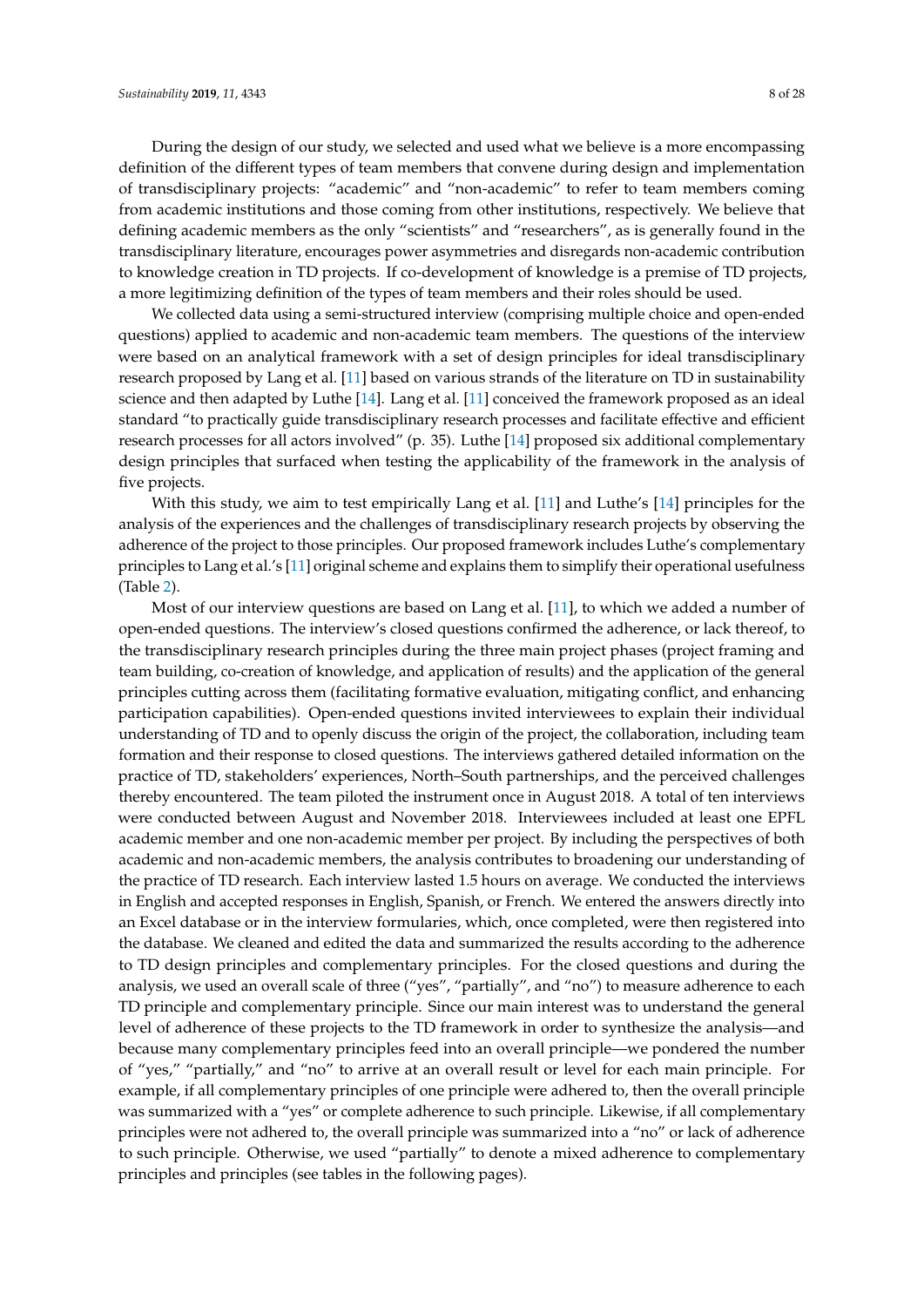<span id="page-8-0"></span>

| TD Design Principles.                                                                           | Description                                                                                                                                                                                                                                                                                 |  |  |  |  |  |  |  |  |  |  |
|-------------------------------------------------------------------------------------------------|---------------------------------------------------------------------------------------------------------------------------------------------------------------------------------------------------------------------------------------------------------------------------------------------|--|--|--|--|--|--|--|--|--|--|
|                                                                                                 | Phase A: Collaborative problem framing and building a collaborative research team                                                                                                                                                                                                           |  |  |  |  |  |  |  |  |  |  |
| I. Building a collaborative<br>research team                                                    | The team includes scientists of diverse disciplines and non-academic<br>stakeholders. Explicit team-building processes and a common language<br>among team members are developed. A balanced organizational structure<br>including the establishment of a co-leadership is clearly defined. |  |  |  |  |  |  |  |  |  |  |
| * Available of quick seed or initiation<br>funding                                              | The project was put together with quickly available seed or initiation funding.                                                                                                                                                                                                             |  |  |  |  |  |  |  |  |  |  |
| II. Joint understanding and<br>definition of the real-world<br>problem                          | The entire project team defines the real-world problem to be addressed while<br>balancing their specific interests.                                                                                                                                                                         |  |  |  |  |  |  |  |  |  |  |
| * The project initiated from society                                                            | The project is initiated by and originates from society; it addresses a societal<br>problem.                                                                                                                                                                                                |  |  |  |  |  |  |  |  |  |  |
| III. Joint definition of the research<br>framework (objectives, questions,<br>success criteria) | The definition of general and specific objectives and questions explicitly<br>accounts for the different interests of team members. The project team agrees<br>on common success criteria to evaluate if objectives are met.                                                                |  |  |  |  |  |  |  |  |  |  |
| IV. Joint definition of the<br>methodological framework                                         | The methodological framework considers the views of all team members.                                                                                                                                                                                                                       |  |  |  |  |  |  |  |  |  |  |
| * Practice of adaptive management<br>and flexibility in time, context, and<br>methods           | Project team and external factors or actors allow for the project to have<br>flexibility in time, content, and methods.                                                                                                                                                                     |  |  |  |  |  |  |  |  |  |  |
|                                                                                                 | Phase B: Co-creation of solution-oriented and transferable knowledge through collaborative research                                                                                                                                                                                         |  |  |  |  |  |  |  |  |  |  |
| V. Transparent assignment and<br>support of appropriate roles                                   | Tasks and roles of the project team are defined in a transparent manner. Project<br>leadership facilitates a transdisciplinary approach during the research process.                                                                                                                        |  |  |  |  |  |  |  |  |  |  |
| VI. Apply and adjust integrative<br>research methods and<br>transdisciplinary settings          | Project team employs or develops methods suitable to generating solutions for<br>the problem addressed.                                                                                                                                                                                     |  |  |  |  |  |  |  |  |  |  |
| * Acceptance of processes and results                                                           | Project team accepts transdisciplinary processes beyond project results.                                                                                                                                                                                                                    |  |  |  |  |  |  |  |  |  |  |
|                                                                                                 | Phase C: (Re-)integrating and applying the co-created knowledge                                                                                                                                                                                                                             |  |  |  |  |  |  |  |  |  |  |
| VII. Realize two-dimensional<br>integration                                                     | Project results are implemented to resolve or mitigate the real-world problem<br>addressed. Results are integrated into existing scientific body of knowledge.                                                                                                                              |  |  |  |  |  |  |  |  |  |  |
| VIII. Generate targeted products<br>for both parties                                            | Project team provides practitioners and scientists with products, publications,<br>and services in an appropriate form and language.                                                                                                                                                        |  |  |  |  |  |  |  |  |  |  |
| * Public outreach: science<br>communication for a larger public                                 | Project team generates science communication focusing on public and viral<br>media outreach for a broader audience.                                                                                                                                                                         |  |  |  |  |  |  |  |  |  |  |
| IX. Evaluate scientific and societal<br>impact and sustainability                               | Project team achieves the project goals and accomplishes additional<br>(unexpected) positive effects.                                                                                                                                                                                       |  |  |  |  |  |  |  |  |  |  |
| * Transition to a follow-up project<br>partnership                                              | Perspectives of transition to a follow-up project and partnership are<br>developed.                                                                                                                                                                                                         |  |  |  |  |  |  |  |  |  |  |
|                                                                                                 | <b>General Principles</b>                                                                                                                                                                                                                                                                   |  |  |  |  |  |  |  |  |  |  |
| X. Facilitate continuous formative<br>evaluation                                                | Evaluation (including formative) is an integrative part of the project.                                                                                                                                                                                                                     |  |  |  |  |  |  |  |  |  |  |
| XI. Mitigate conflict constellations                                                            | The project team prepares for/anticipates conflict and adopts procedures for its<br>management.                                                                                                                                                                                             |  |  |  |  |  |  |  |  |  |  |
| XII. Enhance capabilities for and<br>interest in participation                                  | Adequate attention is being paid to the capabilities required for effective and<br>sustained participation in the project over time.                                                                                                                                                        |  |  |  |  |  |  |  |  |  |  |

**Table 2.** Framework with design principles for ideal transdisciplinary research.

Note: Taken from Lang et al. [\[11\]](#page-24-8) and Luthe [\[14\]](#page-24-9). I–XII are the principles proposed by Lang et al. [\[11\]](#page-24-8). \* refers to the complementary principles added by Luthe [\[14\]](#page-24-9).

# **4. Results and Discussion**

We discuss here the results of the five case studies by summarizing the interviewees' perspectives on the practice of transdisciplinary research. We assess the level of adherence to the proposed definition and framework of TD during the three project phases and the application of the general principles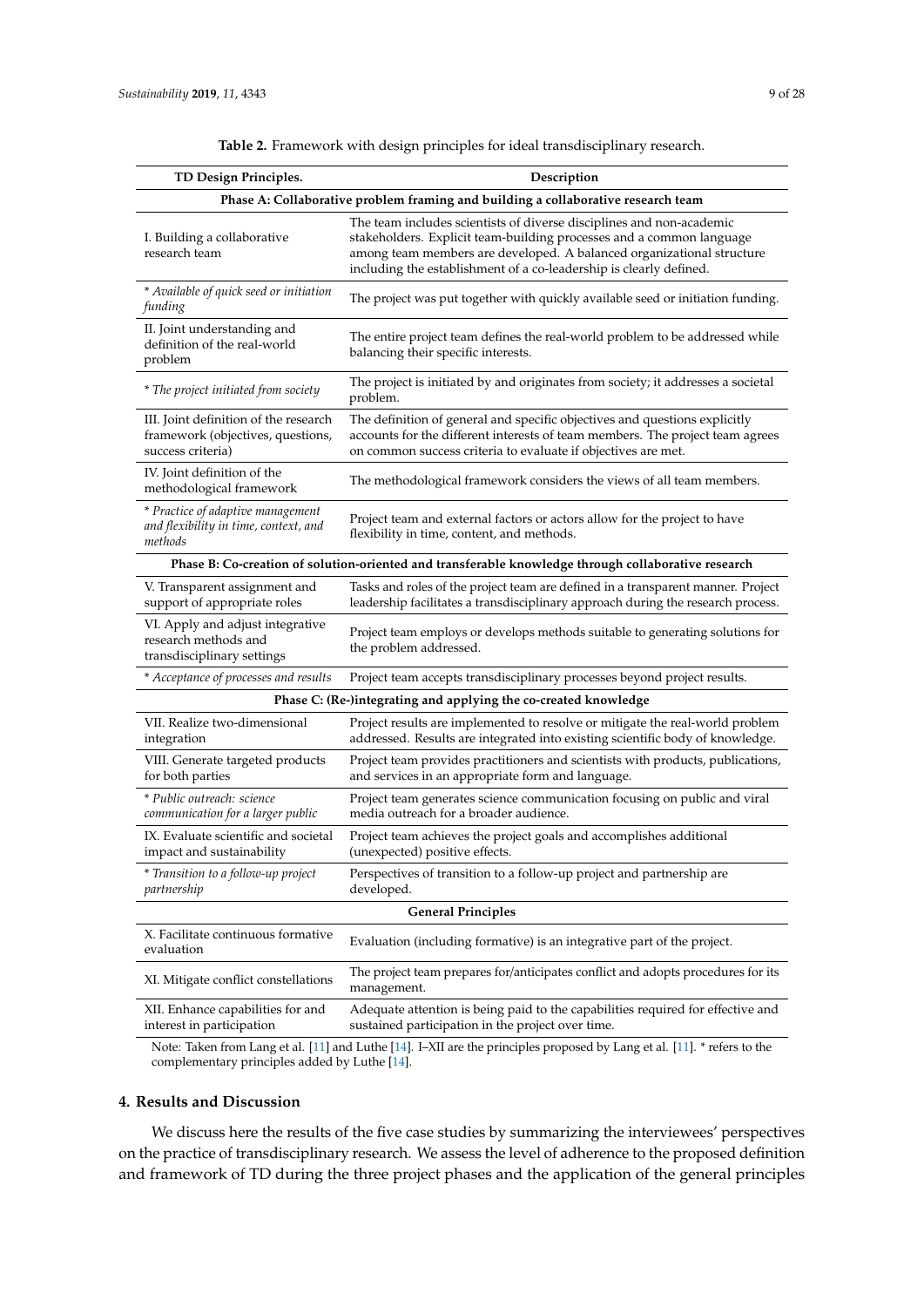cutting across them. We observe the main challenges influencing project design and development, and we also look at some unexpected positive impacts that arose during the practice of TD, which are depicted as opportunities.

The five projects have different origins, organizational structures, and topics. In addition, their team members did not conceptualize them under the same explicit TD lens. While our main aim is not to compare them, it is worth noting some general observations and commonalities in addition to their specificities. All five projects had an overall partial adherence to the proposed TD framework. This was due to none of the teams explicitly following a TD framework during the design of their projects. The teams had an extemporaneous approximation to TD that surfaced given the type of project they designed or were required to propose in order to obtain research funding. We observe that, in some cases, non-academic members had more limited knowledge on the adherence (or not) of a principle than academic members. While we do not aim to compare them, it is interesting to note that the discrepancies of the responses between academic and non-academic members interviewed may have been a consequence of their different visions of how the project was implemented or the power structure that prevailed in their collaborative arrangements.

# *4.1. Understanding of TD Definition and Main Elements*

During the interviews, we asked three questions related to the interviewees' understanding of TD: Is your research project transdisciplinary? How do you define transdisciplinarity? In your opinion, which of the following elements should a transdisciplinary research project include? Here, they were able to select from a list of transdisciplinary elements we proposed and add others. Although nine interviewees out of ten responded positively to the first question, several interviewees verbalized that it was during the interview that they became aware of a more formal definition of TD and the knowledge of transdisciplinary elements and frameworks.

In one case, the academic and the non-academic members' conceptions and understandings of TD partially reflected our proposed operational definition of TD and corroborated the main elements that transdisciplinary research should entail. Their narratives endorse the action-oriented approach of TD and the joint work between academics and non-academics required throughout the project process. In another case, only the academic member observed the integration of expertise from non-academic actors. In contrast, the definition provided by the non-academic member is more in line with interdisciplinarity: "(TD is when) different branches of science, energy engineering, pure physics, geographic information systems are linked together to have a final product." Both academic and non-academic members of another case believed their project was explicitly transdisciplinary, yet they specified that such characterization would depend on how TD is defined. However, for the academic member, an essential element of TD is the "interdisciplinary co-production of knowledge", and the other elements are "not necessary".

Several authors [\[8,](#page-24-4)[11,](#page-24-8)[14\]](#page-24-9) have recognized the need to further socialize practical experiences on how to implement transdisciplinary research projects and become aware of TD's key elements, frameworks, and practical guidance. Such familiarization should place research project proponents in a better position to better identify best practices, risks, and pitfalls to avoid when implementing TD. Socializing the existing body of knowledge in TD continues to be imperative. Equally important is the responsibility of academic and non-academic members to actively search for TD specific guidance when embarking upon the design and the implementation of TD research projects.

# *4.2. Phase A: Collaborative Problem Framing and Building a Collaborative Research Team*

The level of adherence to Phase A design principles by the five projects or cases gives a mixed picture (Table [3\)](#page-11-0). Most projects (three) were initiated explicitly from society. This can be explained by the nature of the grants' calls to which these particular projects responded. For example, Case 2, Case 3, and Case 5 responded to calls designed to finance projects that find solutions to specific societal challenges.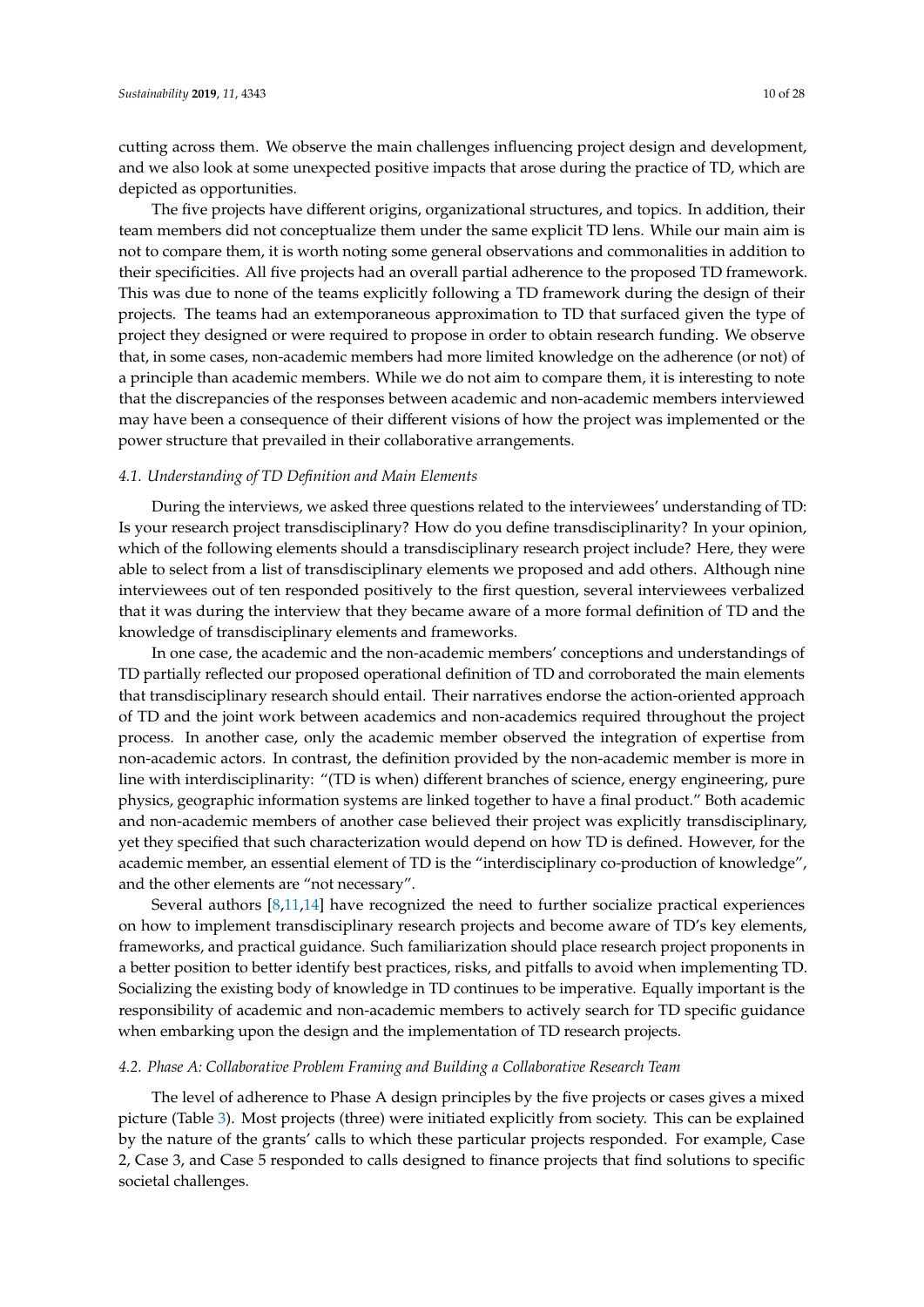At least three of the five projects (i.e., Cases 2, 4, and 5) lacked a clear co-leadership of academic and non-academic members. For the two first cases, this could be explained by the type of funding mechanism and the institution that includes stringent rules when it comes to who is and who is not a researcher, but this could also have been related to power relations within the partnerships, as we discuss later. For Case 5, the size and the complexity of the project may have limited such definition. Although there was a primary coordinator and leader for the project, diverse leaders and coordinators for specific "packages" (linked to disciplines) were defined.

Conversely, only one project had initiation funding available. Luthe [\[14\]](#page-24-9) argues that the lack of funding mechanisms to support team formation, co-design of project frameworks, and team building at the inception of complex projects may pose an additional risk during implementation and transition to follow-up projects, as lack of success of the main project in phases B and C limit such transition. However, the discussion is inconclusive, and we need further empirical studies to clarify the interplay between the availability of initiation funding and project implementation and follow up.

Although most interviewees mentioned the use of criteria for inclusion of team members, they either did not develop or did not apply them explicitly. In most cases, teams were formed by previous knowledge of the work and the research of its members or existing medium to long-term partnerships.

All projects adhered to adaptive management. By looking at the reasons and the explanations put forward by academic and non-academic members for the need for adaptive management, we can confirm that research that is more participatory requires more time and flexibility than disciplinary or traditional approaches [\[14,](#page-24-9)[54,](#page-26-4)[71\]](#page-26-19). This finding also speaks to the need for funding schemes to allow for more flexibility [\[14\]](#page-24-9). Furthermore, in countries of the Global South with complex politico-social and economic contexts, adaptive management becomes essential for projects such as Case 1, which required consideration of context-based influences. We can argue that not adhering to specific principles may impact—positively or negatively—the adherence to other ones. For example, joint framing of the research project may facilitate the joint definition of the methodological framework, and the lack of the former arguably hinders the latter. Luthe [\[14\]](#page-24-9) further discusses this with an emphasis on how his six complementary principles combine or relate to Lang's et al. [\[11\]](#page-24-8) TD framework. Still, the specific interplay of the different factors in a research framework affecting a particular project is an issue that requires further investigation.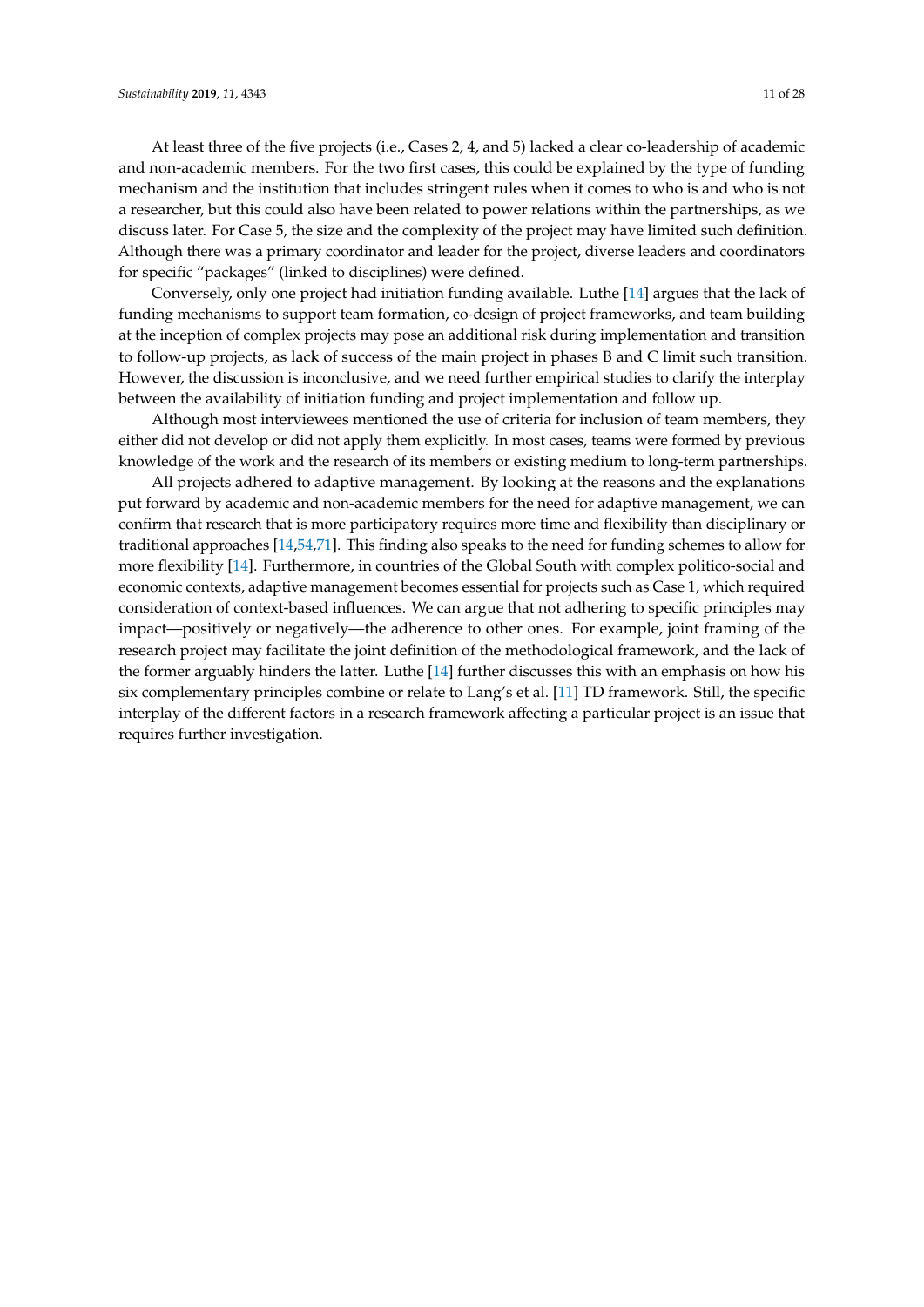|                                                                                 |                          | Case 1                    |                           | Case 2                    |                           | Case 3                    | Case 4                    |                           | Case 5     |                           |
|---------------------------------------------------------------------------------|--------------------------|---------------------------|---------------------------|---------------------------|---------------------------|---------------------------|---------------------------|---------------------------|------------|---------------------------|
| <b>TD</b> Principle                                                             | AcM                      | $N-AcM$                   | AcM                       | $N-AcM$                   | AcM                       | $N-AcM$                   | AcM                       | $N-AcM$                   | <b>ACM</b> | $N-AcM$                   |
| I. Building a collaborative research<br>team                                    | Partially<br>(mostly no) | Partially<br>(mostly yes) | Partially<br>(mostly yes) | Partially<br>(mostly yes) | Partially<br>(mostly yes) | Partially<br>(mostly yes) | Partially<br>(mostly yes) | Partially                 | Partially  | Partially<br>(mostly yes) |
| * Availability of quick seed or<br>initiation funding                           | No                       | No                        | Yes                       | Yes                       | N <sub>o</sub>            | N <sub>o</sub>            | No                        | Does not<br>know          | No         | Does not<br>know          |
| II. Joint understanding and definition<br>of the real-world problem             | No                       | No                        | Partially<br>(mostly yes) | Partially<br>(mostly yes) | Partially<br>(mostly yes) | Partially<br>(mostly yes) | No                        | Partially<br>(mostly yes) | Yes        | Yes                       |
| * The project initiated from society                                            | N <sub>o</sub>           | N <sub>o</sub>            | Yes                       | Yes                       | Yes                       | Yes                       | No                        | Yes                       | Yes        | Yes                       |
| III. Joint definition of the research<br>framework (objectives and questions)   | Does not<br>know         | Partially                 | Yes                       | Yes                       | Partially                 | Does not<br>know          | Partially                 | Partially                 | Partially  | Partially                 |
| IV. Joint definition of the<br>methodological framework                         | Partially                | Yes                       | Yes                       | Yes                       | Yes                       | Does not<br>Know          | Yes                       | Partially                 | Yes        | Yes                       |
| * Practice of adaptive management and<br>flexibility in the context and methods | Yes                      | Yes                       | Yes                       | Yes                       | Yes                       | Yes                       | Yes                       | Partially                 | Yes        | Yes                       |

| Table 3. Main results on the adherence of the different projects to Phase A principles. |  |  |  |  |  |
|-----------------------------------------------------------------------------------------|--|--|--|--|--|
|                                                                                         |  |  |  |  |  |

<span id="page-11-0"></span>I–IV are the principles proposed by Lang et al. [\[11\]](#page-24-21). \* refers to the complementary principles added by Luthe [\[14\]](#page-24-22). AcM = academic member; N-AcM = non-academic member.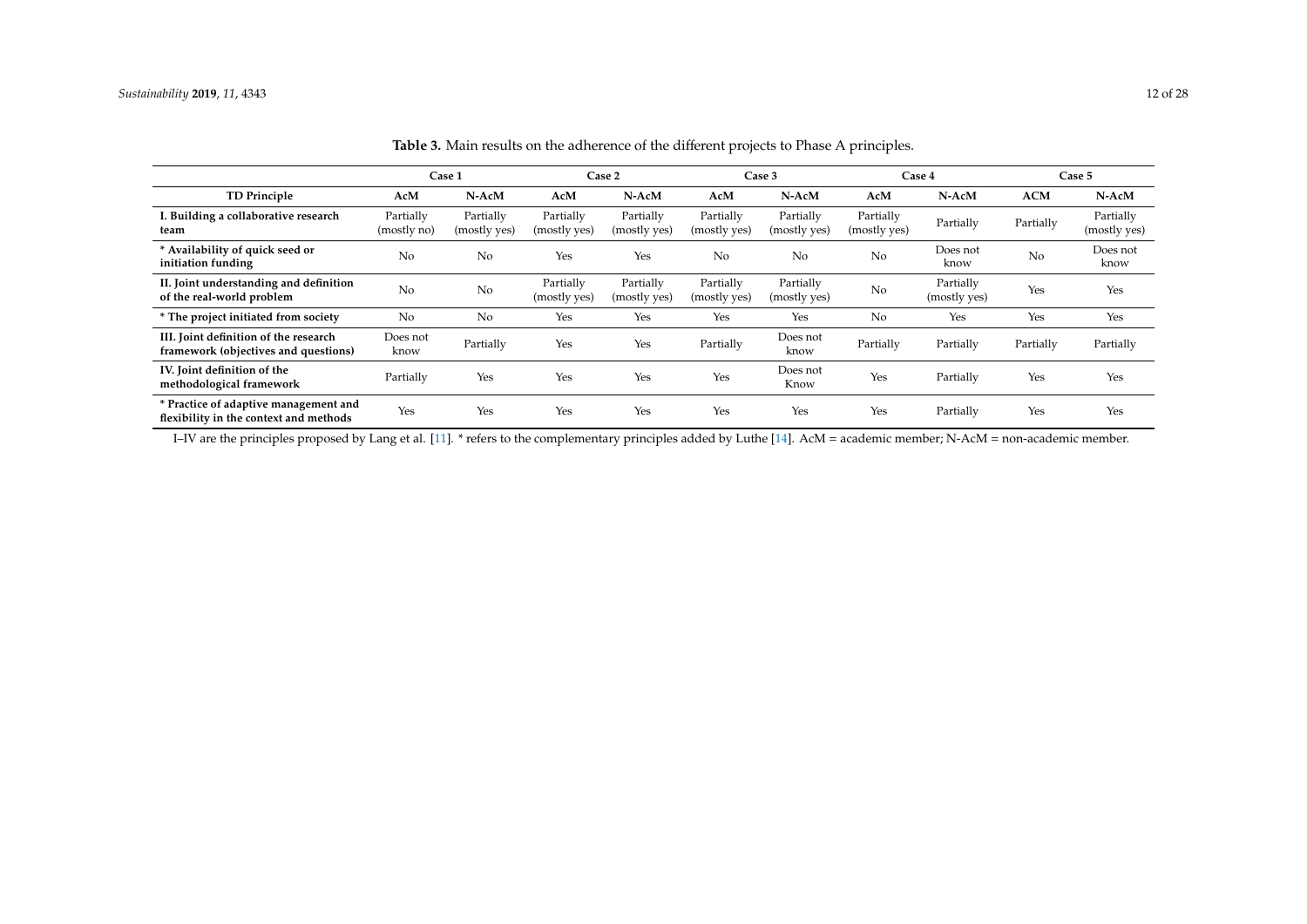Lang et al. [\[11\]](#page-24-8) argue that there is no specific rule on who (academic or non-academic members) should lead specific tasks and activities of projects; yet, they emphasize the need for clarifying and transparently assigning appropriate roles. Three cases (2, 3, and 5) adhered entirely to the principle of transparent assignment and support of appropriate functions (Table [4\)](#page-12-0). In Case 4, only academic members carried out the assignment of roles. In part, this could be explained by the type of funding source [the Swiss National Science Foundation (SNSF)] that requires researchers within Swiss academic institutions to be the project leaders.

<span id="page-12-0"></span>

|                                                                                        | Case 1    |           | Case 2 |           | Case 3              |         | Case 4 |           | Case 5    |           |
|----------------------------------------------------------------------------------------|-----------|-----------|--------|-----------|---------------------|---------|--------|-----------|-----------|-----------|
| <b>TD</b> Principle                                                                    | AcM       | $N-AcM$   | AcM    | $N-AcM$   | AcM                 | $N-AcM$ | AcM    | $N-AcM$   | AcM       | $N-AcM$   |
| V. Transparent assignment and<br>support of appropriate roles                          | Partially | Partially | Yes    | Yes       | Yes                 | Yes     | Yes    | Partially | Yes       | Yes       |
| VI. Apply and adjust integrative<br>research methods and<br>transdisciplinary settings | Partially | Yes       | Yes    | Partially | Partially Partially |         | Yes    | Yes       | Partially | Partially |
| * Acceptance of processes and results                                                  | No        | Yes       | Yes    | Yes       | No                  | No      | Yes    | Yes       | No        | Yes       |

**Table 4.** Main results on the adherence of the different projects to Phase B principles.

V–VI are the principles proposed by Lang et al. [\[11\]](#page-24-8). \* refers to the complementary principles added by Luthe [\[14\]](#page-24-9). AcM = academic member; N-AcM = non-academic member.

For Luthe [\[14\]](#page-24-9), the "acceptance of process" vs. "project results" principle complements Phases B and C of the framework. Mainly, it adds to the following principles and subprinciples: "Apply and adjust integrative research methods and transdisciplinary settings in phase B", "Realize two-dimensional integration", "Targeted products", and "Evaluate scientific and societal impact in Phase C". Because researchers may not attain project results within the project duration due to resource limitations or cultural barriers, he emphasizes that such failures should be more accepted in transdisciplinary research without risking the overall success of the project. The process then becomes equal or more important than the results. In three of our Cases (1, 2, and 4), interviewees considered the acceptance of both process and results. The academic member of Case 1 said, "The process itself is a result of the research, and we intend to use this kind of approach in other countries". In contrast, both interviewees in Case 3 valued the acceptance of results only.

# *4.4. Phase C: (Re-) Integrating and Applying the Co-Created Knowledge*

Even though projects did not attain a transition to follow-up projects immediately after, they all were able to achieve project goals and the generation of additional positive effects (Table [5\)](#page-13-0). It is, however, difficult to say if the projects would evolve into another project, as at least two were still under implementation at the time of the interviews. As stated by Luthe [\[14\]](#page-24-9), if such a transition to a follow-up project occurs, the phases A and B of the new project are more likely to be successful. It comes as no surprise that quickly available initiation funding is also required for a transition to a follow-up project, as it provides more time and flexibility for the pre-project phase with a higher chance for a successful main project phase [\[14\]](#page-24-9). As we saw in our study, only one project had access to such funding. However, the discussion is inconclusive here, and further empirical studies are needed to clarify the interplay between the availability of initiation funding and project implementation and follow up.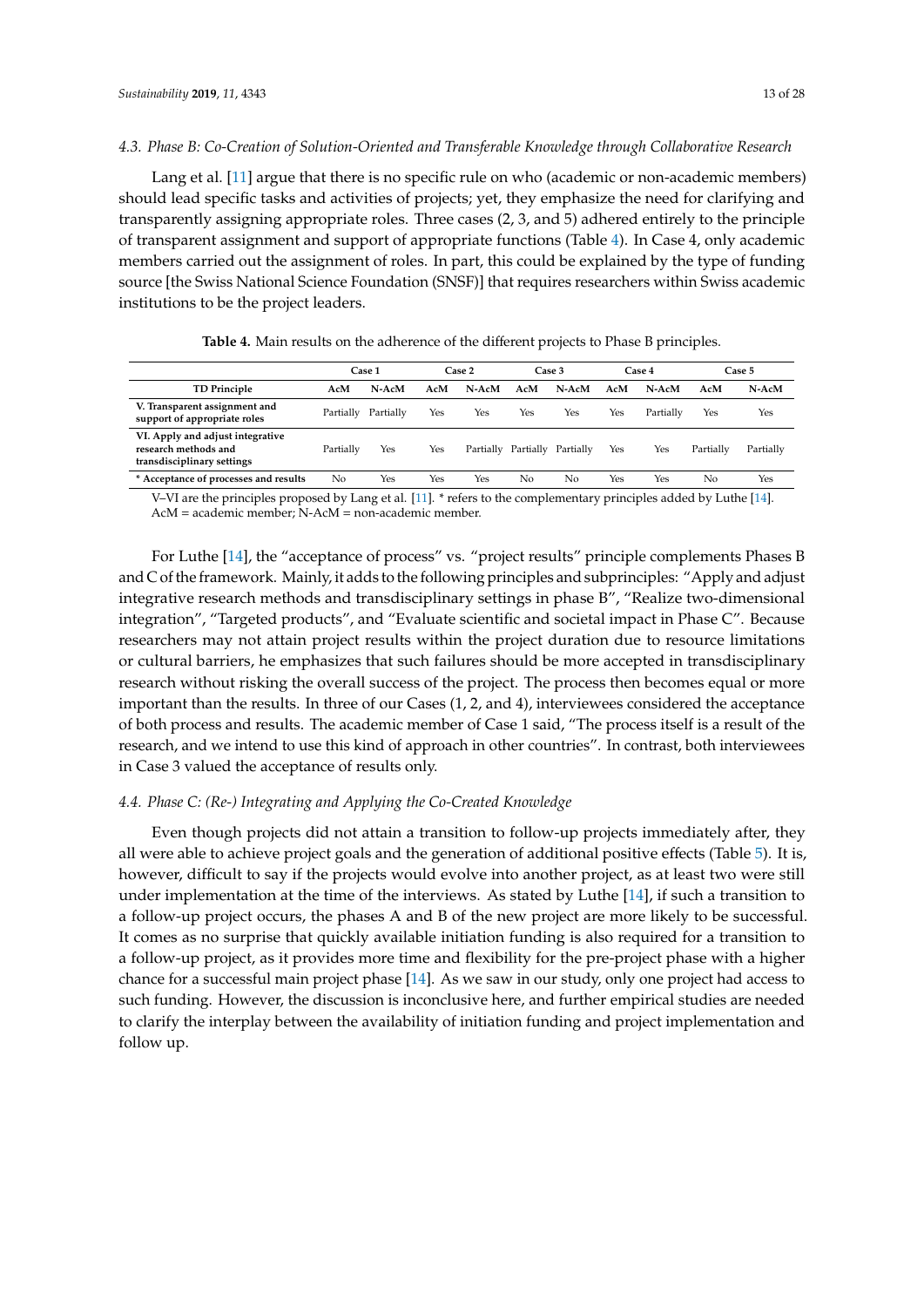| Table 5. Main results on the adherence of the different projects to Phase C principles. |  |  |  |
|-----------------------------------------------------------------------------------------|--|--|--|
|-----------------------------------------------------------------------------------------|--|--|--|

<span id="page-13-0"></span>

|                                                                   | Case 1    |           | Case 2    |           | Case 3          |                 | Case 4          |                  | Case 5    |           |
|-------------------------------------------------------------------|-----------|-----------|-----------|-----------|-----------------|-----------------|-----------------|------------------|-----------|-----------|
| <b>TD Principle</b>                                               | AcM       | $N-AcM$   | AcM       | $N-AcM$   | AcM             | $N-AcM$         | AcM             | $N-AcM$          | AcM       | $N-AcM$   |
| VII. Realize two-dimensional<br>integration                       | Partially | Partially | Partially | Partially | Partially       | Partially       | Partially       | No<br>(not vet)  | Yes       | Partially |
| VIII. Generate targeted products for<br>both parties              | Yes       | Yes       | Partially | Partially | Yes             | Yes             | Partially       | Yes              | Yes       | Yes       |
| * Public outreach: science<br>communication for a larger public   | Yes       | Yes       | No        | No        | Yes             | Yes             | No              | Does not<br>know | Yes       | Yes       |
| IX. Evaluate scientific and societal<br>impact and sustainability | Partially | Partially | Partially | Partially | Partially       | Partially       | Partially       | Partially        | Partially | Partially |
| * Transition to a follow-up project<br>partnership                | No        | No        | No        | No        | No<br>(not vet) | No<br>(not vet) | No<br>(not yet) | No<br>(not vet)  | No        | No        |

VII–IX are the principles proposed by Lang et al. [\[11\]](#page-24-8). \* refers to the complementary principles added by Luthe [\[14\]](#page-24-9). AcM = academic member; N-AcM = non-academic member.

Two of the projects lacked communication of findings to a larger public, which could be explained by political and contextual factors of the concerned countries or the level of implementation of the project (e.g., Case 4 was in its initial implementation phase). Case 5 included a mechanism for dissemination of progress and results mainstreamed during the implementation process. Luthe [\[14\]](#page-24-9) states that communicating findings to a larger public complements Lang et al.'s [\[11\]](#page-24-8) framework (i.e., "Targeted products" and "Evaluate scientific and societal impact"). He argues that, even though peer-reviewed scientific papers are required to ensure scientific rigor and academic excellence, even the limited emphasis that academic papers place on communicating results to practitioners and the public at large is essential. He stresses that popular science communication needs to be considered more a part of the formal dissemination of transdisciplinary research projects, and one indicator of success here could be the number of people reached (paper downloads or site visitors) rather than the impact factor of a journal.

## *4.5. General Design Principles (Cutting across the Three Phases)*

As observed in Table [6,](#page-13-1) perceptions of most interviewees identify a lack of adherence to two general transversal principles: "X. Facilitate continuous formative evaluation" and "XI. Mitigate conflict constellations". We observe that knowledge of results frameworks and Theory of Changes is minimal or non-existent within transdisciplinary research projects. The facilitation of continuous formative evaluation is lacking. In some cases, the interviewees considered evaluation as part of the research only because the funding agency requested this. One academic member put it this way: "We did not spend a lot of time on evaluations, except when we wrote the reports for the donors." Bergmann et al. [\[54\]](#page-26-4) argue that formative evaluations are more than just a retrospective appraisal of the performance of projects and institutions; they can also be designed as a learning tool.

<span id="page-13-1"></span>

|                                                                |           | Case 1<br>Case 2 |           | Case 3  |     | Case 4           |                | Case 5           |     |                  |
|----------------------------------------------------------------|-----------|------------------|-----------|---------|-----|------------------|----------------|------------------|-----|------------------|
| TD principle                                                   | AcM       | $N-AcM$          | AcM       | $N-AcM$ | AcM | $N-AcM$          | AcM            | $N-AcM$          | AcM | N-AcM            |
| X. Facilitate continuous<br>formative evaluation               | No        | Yes              | No        | No      | No  | Does not<br>know | No             | No               | No  | No               |
| XI. Mitigate conflict<br>constellations                        | Partially | Partially        | Partially | No      | No  | Does not<br>know | N <sub>o</sub> | Does not<br>know | No  | Does not<br>know |
| XII. Enhance capabilities for<br>and interest in participation | Yes       | Yes              | Yes       | Yes     | Yes | Yes              | Yes            | Yes              | Yes | Yes              |

**Table 6.** Main results on the adherence of the different projects to General Design Principles.

X–XII are the principles proposed by Lang et al. [\[11\]](#page-24-8). AcM = academic member; N-AcM = non-academic member.

It might be surprising that projects did not explicitly address the mitigation of conflict constellations. However, independent of their affiliation or the project, interviewees mentioned the almost non-existence of conflicts within teams. If conflicts existed, they were solved as they came. In some cases, these were circumvented through the establishment of contracts with specific procedures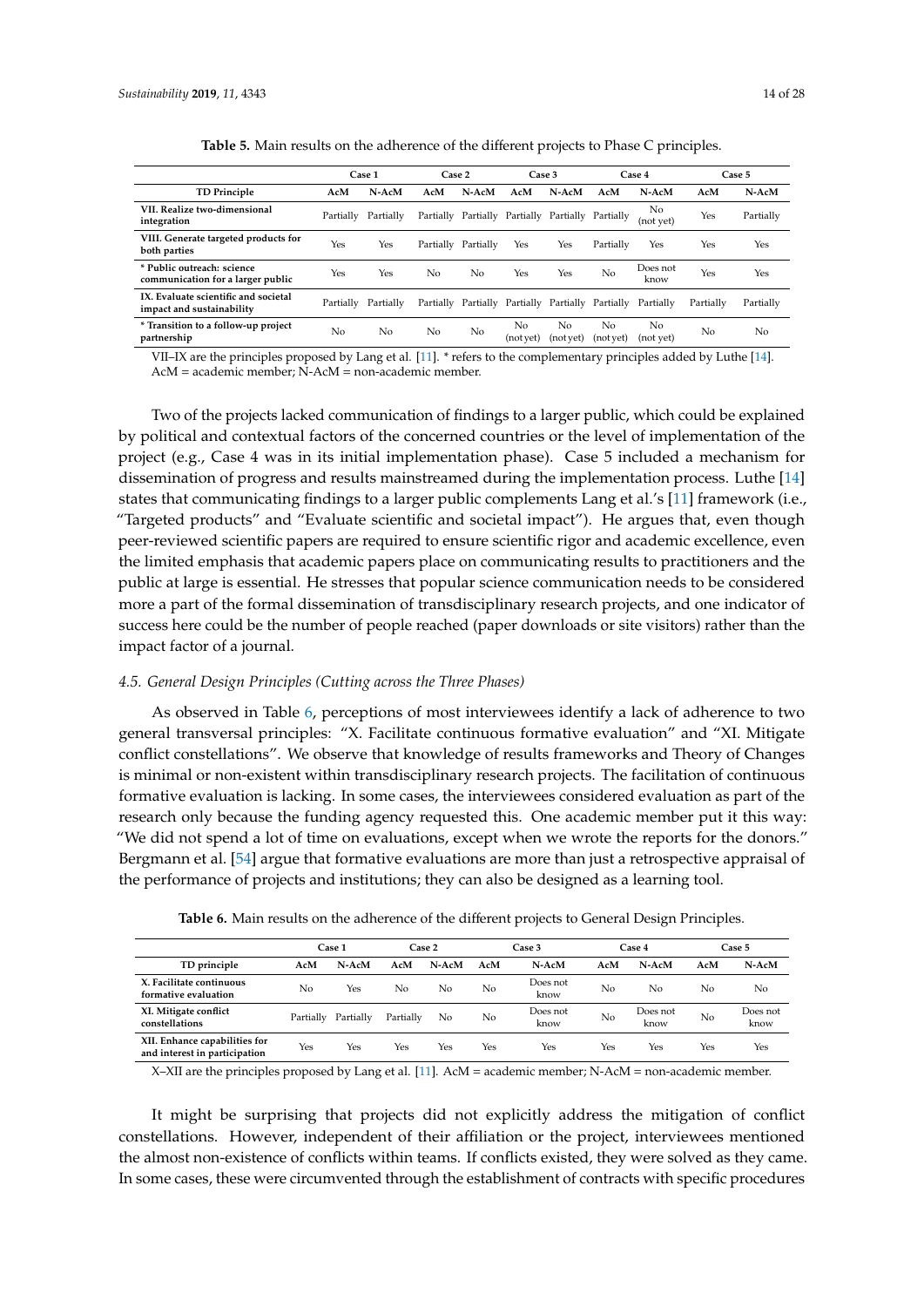in the event of disagreement. Luthe [\[14\]](#page-24-9) also observes a lack of substantial conflict within teams from his study projects. He attributes this positive aspect to experiences during project implementation and flexibility of the entire team. Conversely, the lack of knowledge about various aspects by non-academic members may suggest a lack of sufficient effective communication within the team, which is an important aspect linked to the challenges.

# *4.6. Challenges and Opportunities*

## 4.6.1. Initiation of Project from Society

Society actors initiated three out of five of the projects, which is unusual for transdisciplinary projects. It is more frequent for scientists to approach partners outside academia to get them involved in joint transdisciplinary projects tackling societal problems than non-academic actors approaching scientists [\[11,](#page-24-8)[72\]](#page-27-0). This is relevant insofar as the lack of a joint definition of the research problem may lead to some difficulties over the course of the project, including natural asymmetries, unless counterbalanced by the establishment of a clear organizational structure that balances ownership by academic and non-academic members, including joint leadership from the outset, as argued by previous research [\[3\]](#page-24-0).

# 4.6.2. Organizational Structure

Some of the challenges faced during implementation are indeed related to the organizational structure of the project teams. One member of Case 1 said: "An explicit organizational structure understood by all was lacking. It was defined by the previous project leader but was not clear enough, and it was not disseminated or spelled out to the team at the outset, except in the document for the donor". The particular characteristics of the project determined the form of the organizational structure, and, in some cases, the established structure did not allow flexibility, even when the academic members and other involved members were interested in encouraging TD. This explains why there was no co-leadership in some of the projects. The academic member on Case 2 said: "Because the project is managed in different phases, there are some phases where there is more research and more academic people involved, and then there are phases where non-academic partners, particularly the Cuban partners, do more, and the academic members do not need to be there". While there is evidence suggesting that discontinuous participation of team members in transdisciplinary projects hinders implementation [\[11\]](#page-24-8), it is also recognized that not all phases in the project have to be carried out jointly and in a transdisciplinary way but may need either purely disciplinary research or only the actors from practice in between [\[73\]](#page-27-1).

In Case 3, team members cited the lack of a clear organizational structure with defined responsibilities and competencies as a significant hindrance during implementation. The non-academic member said that he was unaware of the project-specific objectives and team composition. Similarly, studies by Lang et al. [\[11\]](#page-24-8) and Walter et al. [\[74\]](#page-27-2) show significant correlations between project involvement and increased decision-making capacity. We assume that a higher decision-making capacity automatically generates a higher level of ownership in the project and therefore strong involvement. In the opinion of the academic member, non-academic members participate in the project but do not belong to the team. Similarly, the non-academic member sees himself as a collaborator at certain times and as a co-leader at others, which points to an unclear definition of the roles of all the actors involved. This finding corroborates what Lang et al. [\[11\]](#page-24-8) state by pointing to insufficient legitimacy of all actors involved as a common limitation in transdisciplinary research.

We observed one structural issue within Case 1. The project leader facilitated exchanges between scientists and farmers, taking the needs of both into consideration during the implementation and finding the middle ground. She said: "The scientists wanted to grow onions but the beneficiaries needed another crop, so we had to compromise. I told the scientists to adapt. It was a facilitation role without forcing anyone. I had to tell farmers why some things were important for the research". Also,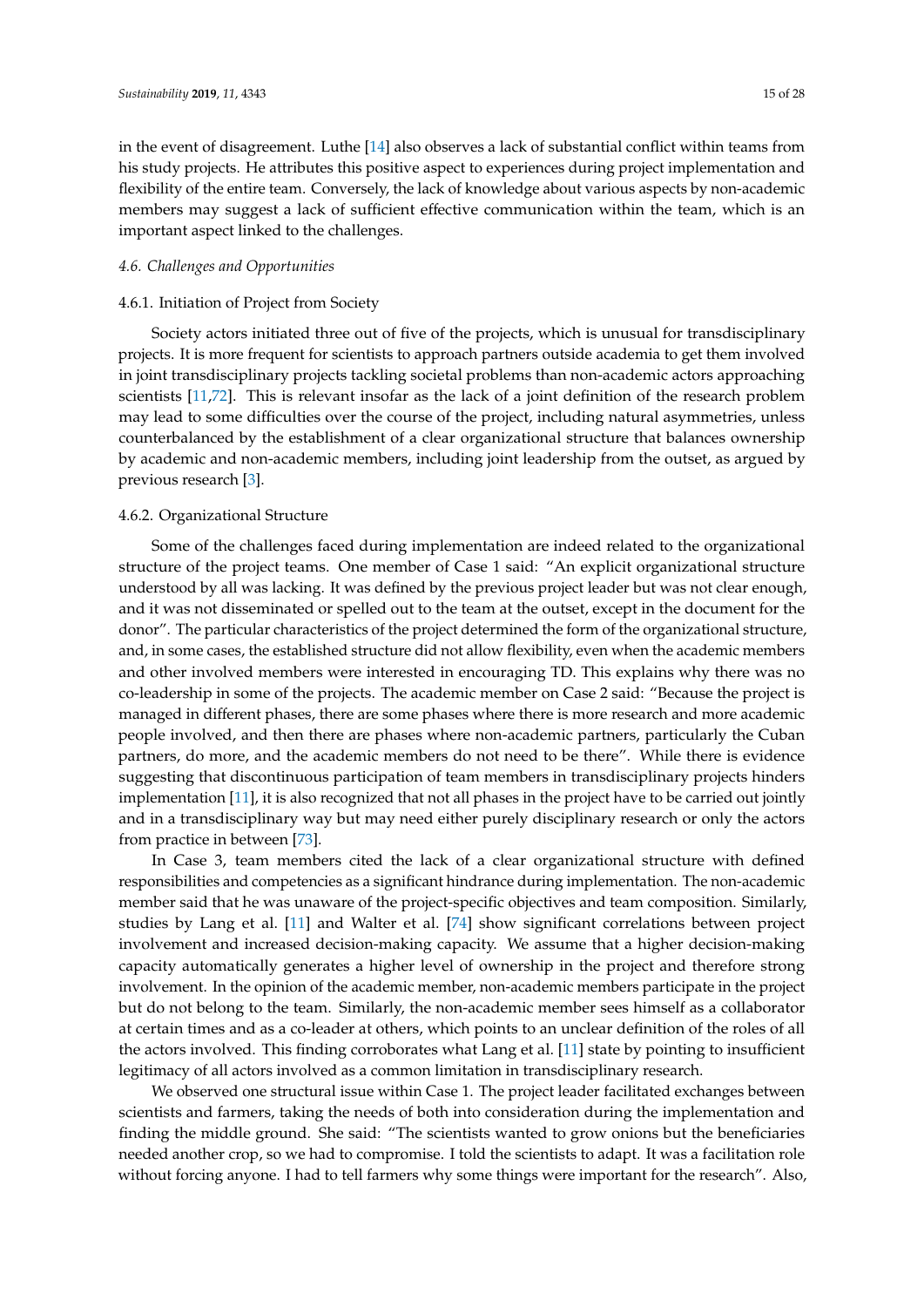the academic member highlighted that, because of the lack of an explicit team organization structure, "everything needed to be more explicit". For example, the main tool for dealing with and overcoming conflict was the establishment of specific contracts with clear procedures in the event of disagreement.

### 4.6.3. Roles and Power Asymmetries

Even though the established organizational structure was perceived as balanced between academic and non-academic members at all levels in Case 2, and the different interests were integrated and considered, some power issues in the relations between the team members suggested that this was not the case in reality. For example, all academic members were from Switzerland, while the non-academic members were from Cuba. Since the scientific component of the project was stronger and the funding agency was Swiss, the academic partners clearly exercised a greater power of decision in the project. The non-academic member in Cuba said: "Countries like Switzerland have the resources to develop things and transfer technology and knowledge; and this is very helpful". This shows how the disparities in terms of financial resources between the countries of the members involved in a project may influence the creation of a dynamic of power relations and ultimately the sustainability and the long-term effect of the action. As the academic member stated: "The long-term sustainability of the project will be ensured through the people and the support of local partners".

In Case 5, both academic and non-academic members expressed a similar view regarding who carried out science and research. For the academic member, as the project was a scientific one, all team members were scientists, and some just happened to work in the private sector. In this case, therefore, both the academic and the non-academic members had recognized and clear roles in conducting scientific research. The project included a steering committee where people working on the topic were invited to the project meetings. The aim of these meetings was to inform a broader audience (e.g., military, civilians, etc.), share results, and, for the wider audience, to provide input for the research project. Previous studies considered the setting of a steering committee a useful tool for reinforcing institutional support to the project, both from scientific and practical viewpoints, as well as for augmenting its integration in the specific regional context and within science [\[61,](#page-26-10)[73\]](#page-27-1). This opens up opportunities for further research as to how transdisciplinary processes and methods could help in broadening knowledge dissemination and adaptive management with academic and non-academic members.

The lack of a balance between academic and non-academic members in decision-making and leadership was a limitation observed in Case 1. As the academic member said: "It was always clear who was reporting to whom. We were not equal leaders. I was the main decision maker. For me, it was not a co-leadership role. The local coordinator needed to discuss any big decisions with me". This vision differs from that of the non-academic member who said that every team member had a clear role in the organizational structure and he felt this represented co-leadership between the academic and the non-academic members. The lack of agreement on what constitutes co-leadership between academic and non-academic members resulting in unbalanced power relations during project implementation was one of the main challenges that corroborated Fritz and Binder's study [\[48\]](#page-25-22). By observing their own appraisal of their ownership in the decision-making process, academic and non-academic members bring light to the explicit or the implicit power relations embedded in their collaboration. We assume that the designation of roles amongst those involved in the project shapes the relational space in a particular manner. Similarly, the inherent power relations stemming from the origin of the project (in terms of who perceives who had the original idea, who provides the funding, who counts on more experience or resources, etc.) may impede a joint co-leadership arrangement to be on a level playing field [\[13,](#page-24-7)[73\]](#page-27-1). Nonetheless, the discussion surrounding the impact of power relations on the organizational structure and the designation of roles in transdisciplinary research remains inconclusive as to whether the designation of roles and decision-making capacity linked thereto is a cause or an effect of power relations. Further research shedding light on such issues of power, particularly within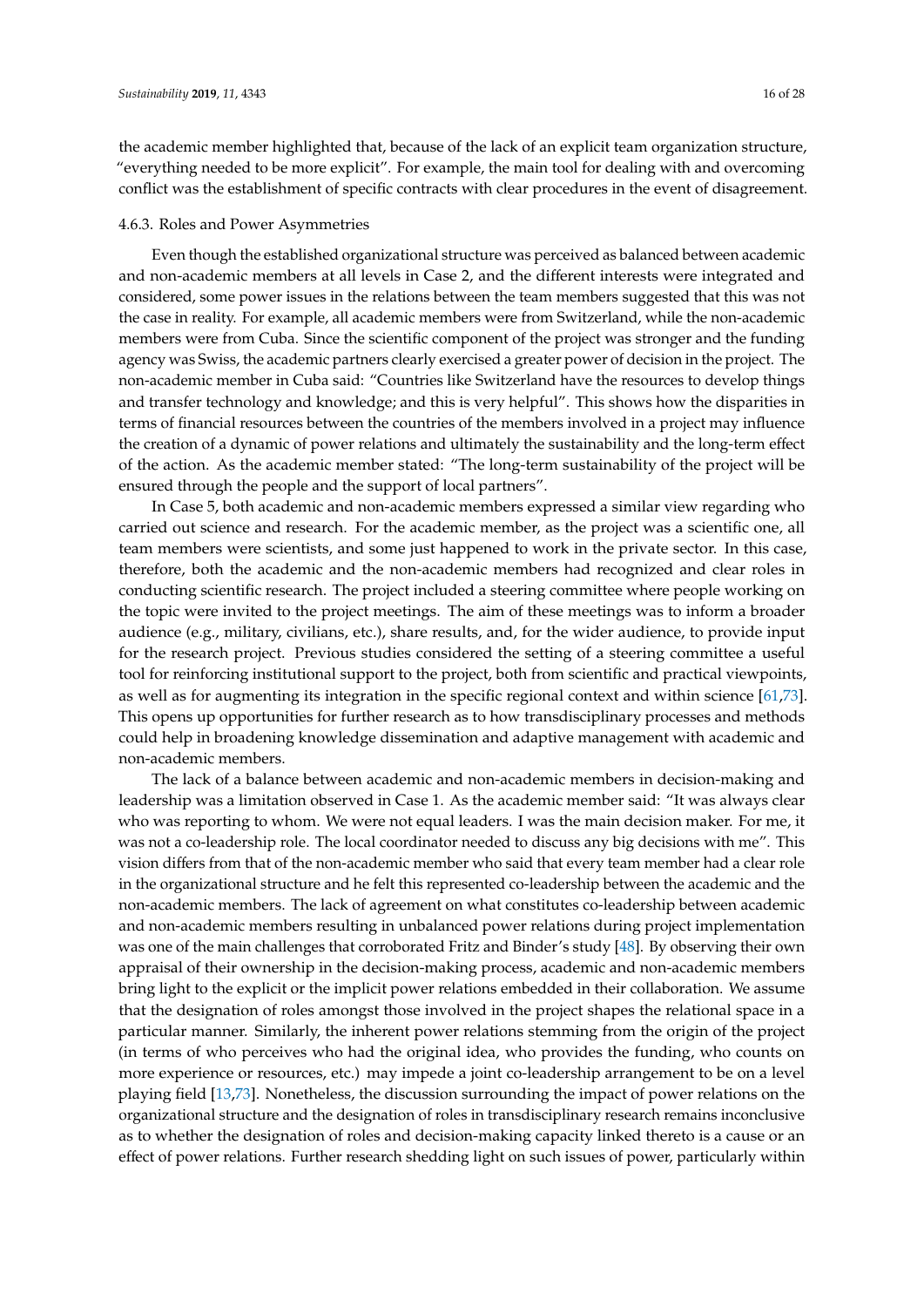North–South transdisciplinary research partnerships and power relationships within each overall team group (academic and non-academic members) would be beneficial.

# 4.6.4. Contextual and Structural Factors

There were particular restrictions related to contextual and structural factors [\[12](#page-24-19)[,51\]](#page-26-1) during implementation. For Case 1, weather conditions in Burkina Faso were a significant limitation, and, as the academic member mentioned: "When the field was not ready to start the experiment, they had to wait a few seasons before starting. Sometimes it was not possible to weigh the vegetables in the field because of disease". Other specific context-related limitations delayed the experiments. The academic member stated: "Our system had negative effects because of the potential danger from other species. The seeds were not good, there were water shortages, animals were eating plants, etc. These problems were worse than we originally expected". Furthermore, political instability in Burkina Faso reduced the geographical scope of the possible intervention by project team members. One contextual factor mentioned by Case 2 was the bureaucracy of the Cuban administration, which delayed the delivery of air-pollution-measuring equipment. Poor American–Cuban relations also limited the free mobility of American researchers who wanted to participate in one of the project events in Cuba. Getting Cuban permission to use American parts in the technology was less problematic but equally important. Red tape and administrative work at EPFL related to project management was also cited as a contextual burden. To overcome these problems, the team members allowed their project to be flexible in time, content, and methods by adopting an adaptive management approach. The academic member on one of the projects said: "This flexibility is mandatory when working in developing countries. We needed a year or more to buy and send the equipment from Switzerland to Cuba. We had to permanently adapt the schedule to meet objectives". Adaptive management was not just a tool to adjust the time frame to the necessary changes but also to adapt the methodology during implementation, and, as the non-academic of the project put it: "We were not applying a strict established methodology but rather a methodology that was developed with practice as needs arose". This confirms that transdisciplinary research projects have a strong need for flexibility and adaptive management. The joint work of science and practice requires the acceptance to readjusting research questions and methods due to unexpected changes in the political environment or the needs of the practitioners [\[4](#page-24-1)[,61\]](#page-26-10). Interviewees from Case 1 said: "More time should be provided during implementation if needed, and the project-planning timeline should be more realistic". Since TD involves working with different type of actors in particular contexts, the knowledge-integration process sets its own pace according to the actors involved and the realities of the local context. This adaptation is important in terms of achieving the expected outcomes. Wuelser and Pohl [\[4\]](#page-24-1) say that, in transdisciplinary research, adaptive management that allows for flexibility is key to maximizing the potential societal benefits of scientific endeavors.

## 4.6.5. Common Language

Developing a common language, which is crucial to translating and bringing together the different disciplinary forms of knowledge and approaches of the main stakeholders, arose as a structural burden for Case 1. As stated by Binder et al. [\[73\]](#page-27-1), communication requires time, and linguistic adaptations need to occur in order to fulfill both the needs of science and of practice. Interestingly, the challenge here was to bring the different disciplines together rather than achieve a common understanding between stakeholders. As the academic member mentioned: "Finding a common language among disciplines was far more challenging than the issue of bringing academics and non-academics from Switzerland and Burkina together". She found that ensuring a good level of communication between team members and improving it systematically during implementation played a decisive role. This confirms that, in any transdisciplinary project, sufficient attention has to be given to language choice and communication [\[28](#page-25-2)[,62\]](#page-26-11). Also, and as previous research suggests, communication issues have the tendency to intensify during time pressure and should thus be planned for [\[10,](#page-24-6)[11\]](#page-24-8).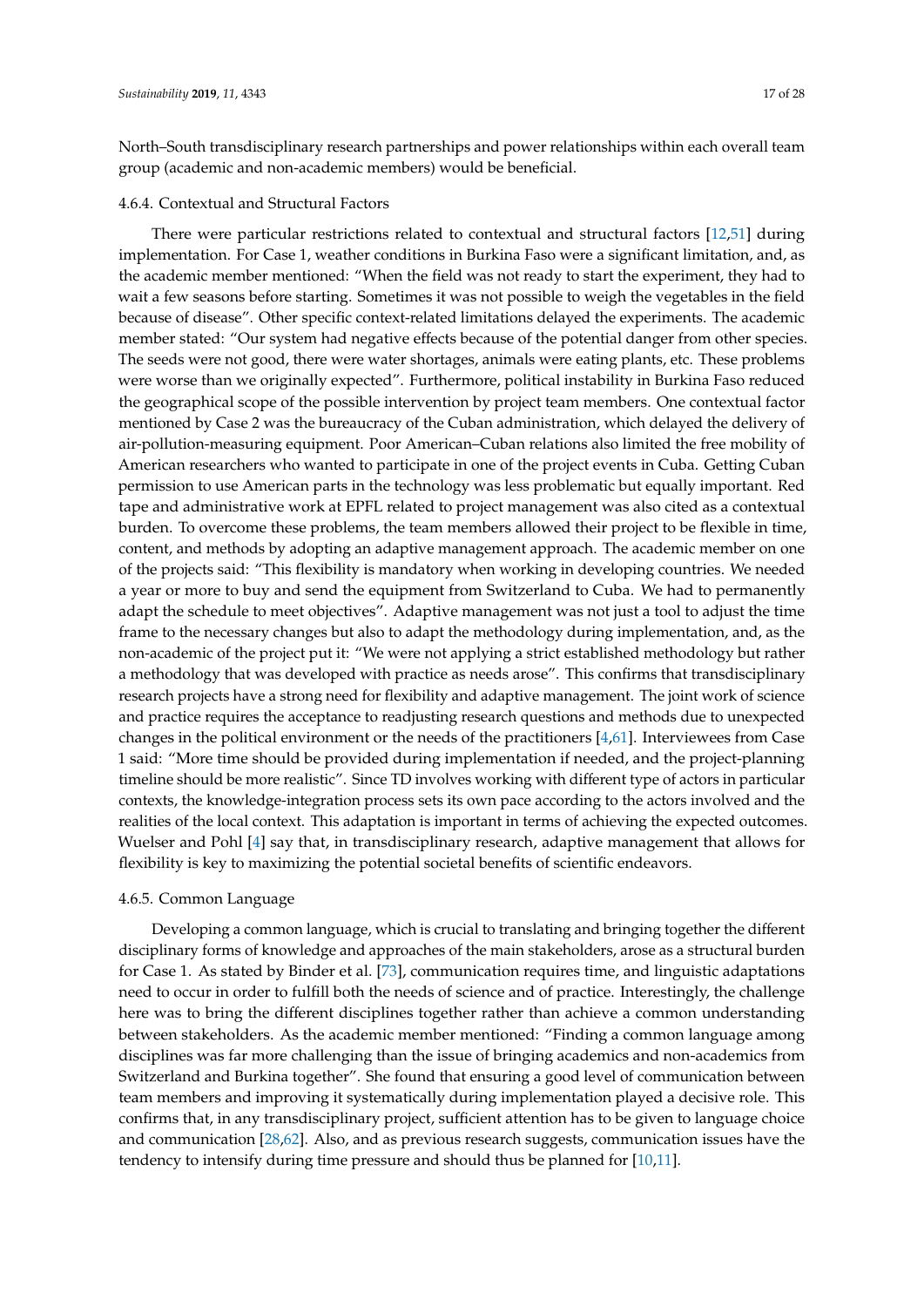# 4.6.6. Transdisciplinarity Definition and Approaches as a Challenge

Other issues that arose from the experiences of the projects provide a general view of the difficulties in implementing TD. In Case 4, the academic member said that one important challenge was trying to define a project a priori as transdisciplinary. Within the framework of the project, there was no conscious effort to work in a transdisciplinary way. Even though the team included experts from different disciplines (e.g., architects, anthropologist, sociologists, etc.), no attempt was made to integrate the different disciplinary methods into the research and work on real-world problems. There was no common position on TD, and the team did not even mention TD; they only talked about interdisciplinarity. For the non-academic member, it was important to emphasize the need for instruments or tools to enhance the connection, the communication, and the participation of academic and non-academic members as well as tools that could help to develop a network of transdisciplinary knowledge and practice.

The academic member of Case 3 also identified as a challenge the notion that TD is an implicit and hidden process that many follow but nobody talks about. Therefore, from a pragmatic point of view, donors and institutions should more explicitly request TD and consider it when deciding budgets, evaluating teams, and, at an institutional level, by creating TD programs. If TD remains an implicit topic, all stakeholders will continue to regard it as inconsequential. Additionally, transdisciplinary processes are still unspecified and time-consuming. Given that the existence of funds to implement TD is minimum, team members "will continue to focus on implementation as usual" unless donors explicitly ask for TD. North–South partnerships in transdisciplinary research may provide another layer of difficulties if donors restrict funding for the participation of Northern or Southern institutions. According to the academic member of Case 3, the conditions of the academic system incentivize scientists in the South to imitate and follow research agendas from countries in the North. As Schmidt and Pröpper [\[13\]](#page-24-7) mention, the donor's influence over the transdisciplinary research process from its conception onward greatly determines the discourse on structural challenges throughout and the possible reproduction of North–South asymmetries and dependencies. Restricted funding schemes for TD may be caused by different factors, and this may lead to various limitations. One of these factors could be the restricted knowledge that funding programs and institutions may have on TD. A further factor is that faced by program managers when trying to design and implement structures and processes that enable the production of TD within research-funding programs [\[75,](#page-27-3)[76\]](#page-27-4). To overcome this, Schneider et al. [\[76\]](#page-27-4) developed a model with 10 relevant key stages to enable successful TD research within funding programs.

Moreover, there is a dichotomy between what the donor requires and what a transdisciplinary research project should be. In Case 5, the academic member referred to specific packages and deliverables that the EU framework program demanded, which might not have necessarily corresponded to the flexibility required by TD: "It is hard to follow TD within the EU framework". Furthermore, researchers viewed a lack of feedback upon project completion as a limitation on bridge building with other stakeholders interested in these subject areas. According to team members, there was uncertainty as to whether the donor obtained what it needed and about how the other EU team members approached the real-world problem. Furthermore, the potential but unanticipated costs geared towards a random financial control by the EU impacted one of the small enterprises, which absorbed all these costs rather than sharing them with other team members and institutions. Such a requirement was included in the agreement with the donor. However, small enterprises may find it more difficult than larger ones to implement these checks, thereby making the small enterprise's work even more difficult.

# 4.6.7. Project Evaluation

A general lack of transdisciplinary research project evaluation culture or know-how can explain the lack of continuous formative evaluation. Although Scriven [\[77\]](#page-27-5) defined formative evaluations over 40 years ago in development projects, their implementation only began a few years later [\[78\]](#page-27-6). Historically, in science, peer reviews have mainly conducted quality assessments that are mostly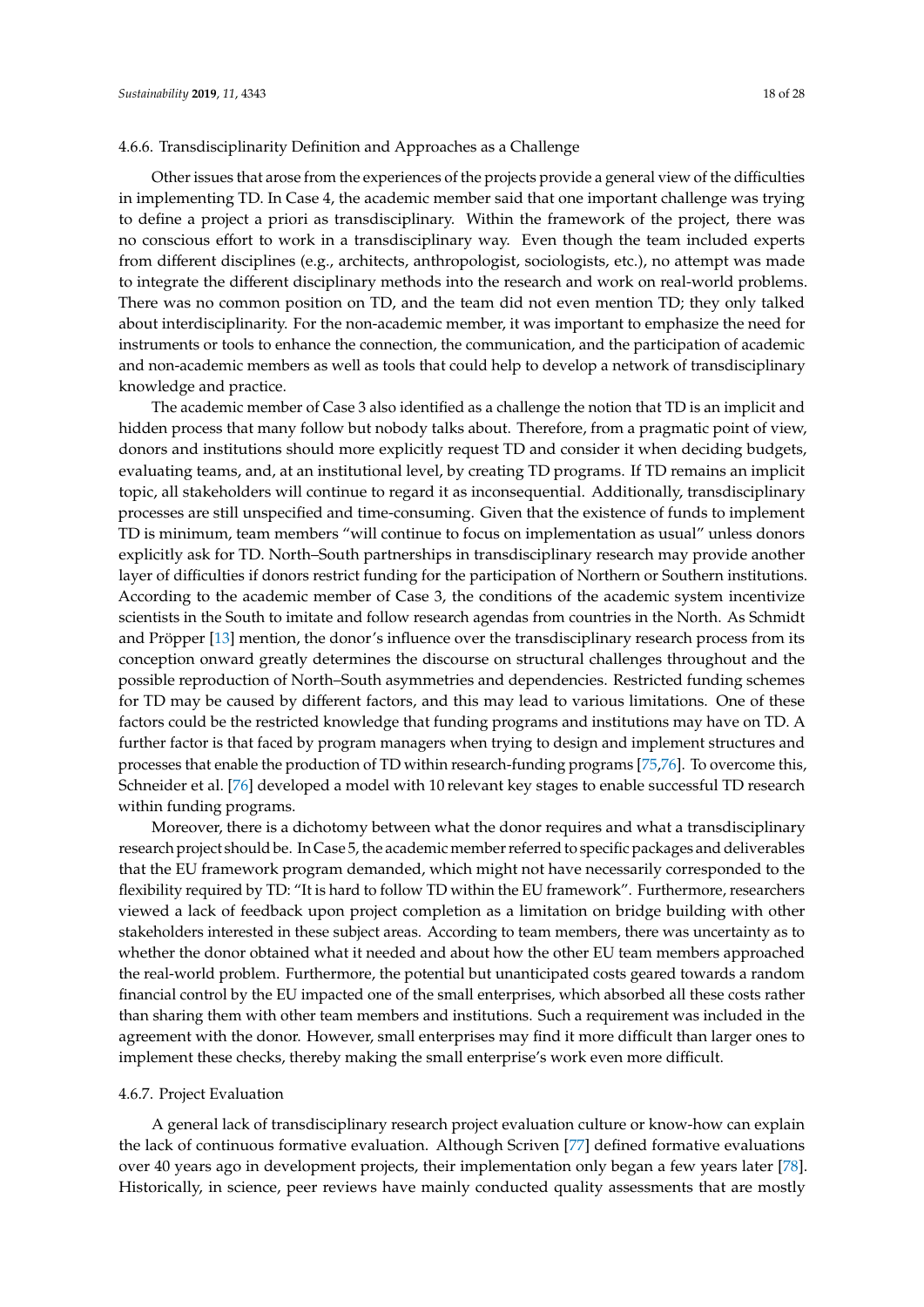based on an assessment of standards that account for the scientific discipline's culture and rules. Discipline-specific standards are limited in carrying out transdisciplinary project evaluations, because such standards do not consider integrative aspects of the research activities or their results. Also, the context of transdisciplinary research makes it challenging to establish TD-centered traditions, specific criteria, methods, and quality standards [\[54\]](#page-26-4).

# 4.6.8. Identified Opportunities

Some opportunities surfaced during project implementation in the form of positive results that were not anticipated at the outset. In Case 1, three of these are worth highlighting. Firstly, the creation of a constructive partnership with the School of Agricultural, Forest, and Food Sciences (HAFL) in Switzerland, which was not involved at the start, ended up being advantageous for the project, as this opened new, fruitful research avenues. Secondly, the project got institutional actors in both Switzerland and in Burkina Faso interested in technologies developed by EPFL that could help local society. Thirdly, the technology attracted the attention of industrial actors due to its high commercialization potential and its social impact. The non-academic member said: "We should be able to develop automatic irrigation stations adapted to local producers and commercialize these through local enterprises to increase production and the income of the local population".

In Case 2, the research generated some unexpected opportunities. Firstly, the project enabled the creation of new partnerships, specifically between American and Cuban researchers, who plan to launch joint projects and education programs in the future. The expansion of networks and the intense increase in existing collaborations is an important outcome of transdisciplinary research, as mentioned by previous studies [\[59\]](#page-26-8). Secondly, the initial seed funding came about as a catalyst for team building, identifying the problem, and finding partners' complementarities, while also being used to test the partnership. There was conflict among team members during the preparatory phase, and this meant that they were better prepared for any potential conflicts during the project itself. The academic member said: "It was important to clarify the roles and tasks of every partner before starting; once this was discussed, everything was clear". Thirdly, the opportunity to offer significant evidence for policy making to address a real-world challenge is something that reassures the researcher and the importance of the science–policy interface. It is thus essential to take the views of all the members involved throughout the project into consideration. As the non-academic member put it: "Especially in a project like this one, as we are trying to provide evidence for decision making, decision makers must be integrated into the team". As both the Cuban and the European partners were using the methodology and making recommendations, they integrated the results into scientific practice. However, in terms of generating policies, the potential impact of the project depends on how policy actors handle the results, and this is no longer the task of the researcher. Ideally, the proposed methodology will help to produce solutions related to energy consumption, which is very relevant for society. This points to the knowledge integration process embedded in transdisciplinary research, which includes the process of making the results useful for both scientists and societal actors. While mainly the former seeks new knowledge, empirical evidence, and advancements in methods and theoretical discussion, the latter view the results as contributing to solving societal problems [\[10](#page-24-6)[,11\]](#page-24-8).

In Case 3, the mutual trust between team members who had worked together in the past was an advantage and triggered opportunities at institutional and structural levels during project implementation, as this encouraged systematic flows of communication and information and transparency from both sides. However, circumstances that were external to the context in which the project was being implemented could have hindered these advantages, as shown in Case 4. Here, the team's advantage in terms of working in countries and with partners or universities that it had successfully collaborated with previously was obstructed by the specific political situation of some of the countries where this project was being implemented (namely, Venezuela and China). In the case of Venezuela, given the political situation in the country, the non-academic member had to participate in the project as an independent consultant rather than as a researcher within a university, and this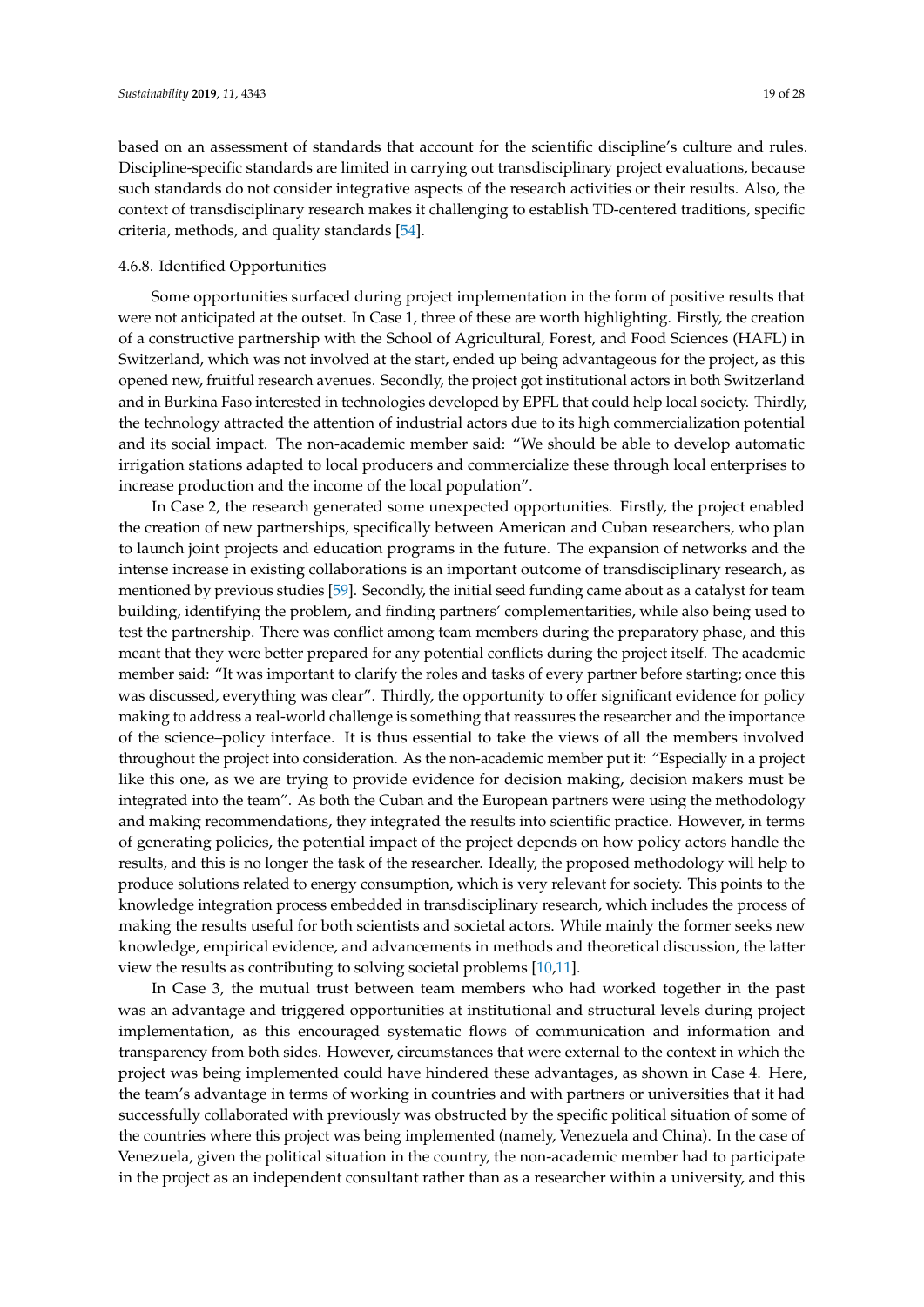created important implementation challenges for the project. In the case of China, collaboration was difficult because of state control about who is authorized to collaborate and who is not. As argued by Scholz and Steiner [\[61\]](#page-26-10), this points to the need of sufficient institutional backing given to academic and non-academic members in transdisciplinary projects, meaning they are well integrated into their respective organizational structures and supported in their objectives through them. One positive contextual factor mentioned relates to the country where the project originates—Switzerland—which is considered to be politically neutral and a reliable partner, an image that allows research cooperation with most countries. Finally, the fact that the academic member views social actors (citizens and dwellers) as non-academic "experts" helps to foster an authentic recognition and integration of the different knowledge, just as the ideal practice of TD requires.

In Case 5, the positive results the project obtained while working with universities and other stakeholders in a transdisciplinary manner were seen as opportunities, and, as the non-academic member stated: "The experience of working in a transdisciplinary project was very positive, as TD helps to bring knowledge and define new products".

## **5. Conclusions and Recommendations**

With regard to the extent to which the reviewed projects adhered to the proposed transdisciplinary research framework, we conclude that the five projects adhered, at least partially, to most of the principles of the framework compiled and used during our study. However, the information of a project that adheres to eight rather than eleven of the twelve principles may simplify the discussion to an undesired level, and it may even take some merit away from projects on the basis of a number. As Lang et al. [\[11\]](#page-24-8) argue, these frameworks should not be understood "as a recipe applicable to any given context" (p. 40). Neither Lang et al. [\[11\]](#page-24-8) nor Luthe [\[14\]](#page-24-9) provide a minimum number of principles that a project should adhere to in order to be considered successful in transdisciplinary terms or transdisciplinarity at all. Accordingly, it is not the intention of this paper to rank the projects according to their level of TD but rather to observe their adherence or not to specific transdisciplinary principles in order to identify and assess common challenges and overall knowledge and practice of TD over the course of the projects.

Although our study did not set out with the objective to assess the validity of Luthe's [\[14\]](#page-24-9) complementary principles vis-à-vis Lang et al.'s [\[11\]](#page-24-8) TD framework and principles, we found that adding Luthe's complementary principles to Lang et al.'s TD framework helped provide further information to understanding the challenges and the experiences of TD projects, thereby increasing the lessons obtained that could be disseminated to help TD proponents. While the framework certainly has its limitations, from the examination of these five projects, we could not identify further principles that could be added. However, this study helped us identify various key issues for the discussion and the practice of transdisciplinary research that were not included in the framework, such as the importance of identifying possible negative effects of transdisciplinary projects or the definition of the different types of team members, as previously mentioned.

We can offer various observations in response to the question of how useful an analytical framework based on design principles to examine transdisciplinary research projects can be. In the implementation of transdisciplinary research projects addressing challenges related to sustainable development, analytical frameworks with design principles can be practical tools for assessing the effectiveness of integrating a broad range of stakeholders in the process of knowledge generation [\[62\]](#page-26-11). However, gathering information through analytical frameworks is not sufficient in terms of studying transdisciplinary dynamics, as Lang et al. [\[11\]](#page-24-8) show. The use of this particular analytical framework with design principles to examine these five projects highlights three points. Firstly, no matter how fully or partially the transdisciplinary principles have been met according to the current literature, all projects can claim to be transdisciplinary projects in terms of outcomes and processes. Secondly, through interviews with two project team members, all projects show that the two members rarely define TD in the same way. It is likely that interviewing all the team members would result in even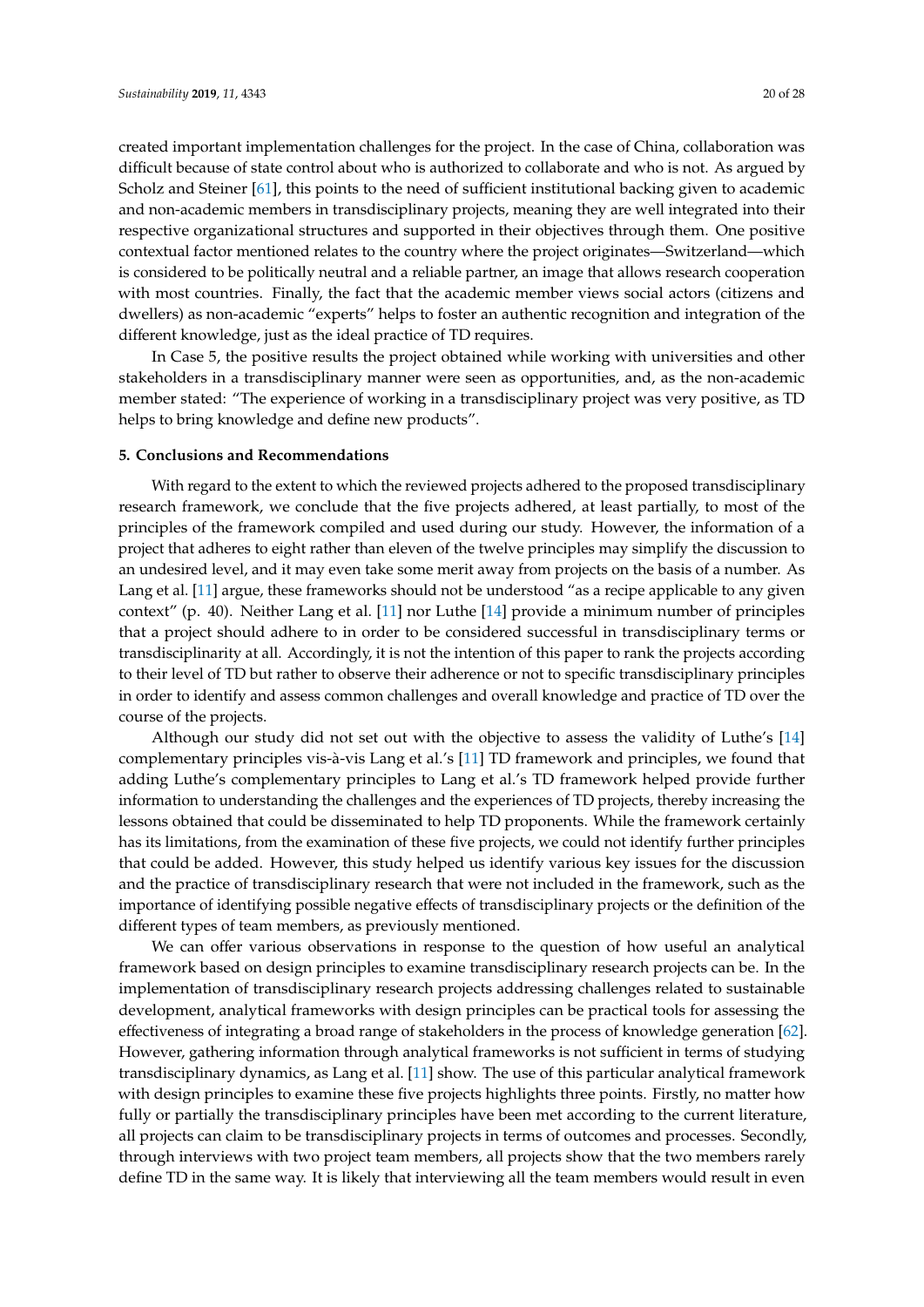larger discrepancies within each project without compromising the project's overall level of TD. Thirdly, the definition of TD varies, and the interpretation of the definition largely influences project design and implementation. Of the five examples studied above, a large part deals with subjectivity and what is considered to be a priority principle within TD.

The team members of the projects observed believed that their projects were explicitly transdisciplinary, but they did not necessarily agree openly at the outset regarding the transdisciplinary methods and tools to be applied during implementation. We can therefore say that TD was conducted in a mostly implicit manner in these projects. When asked about their definitions of TD, and notwithstanding their differences, the narratives resonated in one way or another with our operational definition and the main elements entailed in this type of research. The importance of integrating several disciplinary domains and methods and the utility of the research in solving a specific problem were aspects that stand out in their understanding. However, the integration of academic and non-academic knowledge in a space in which various actors contribute and benefit from was somewhat less present.

In agreement with other authors [\[2,](#page-23-1)[10,](#page-24-6)[11,](#page-24-8)[14,](#page-24-9)[79,](#page-27-7)[80\]](#page-27-8), we believe that mainstreaming evaluation practices in TD research projects is needed. As a specific recommendation and standard evaluation practice within development evaluation, we find it imperative to include the assessment of anticipated and unanticipated negative effects and not just anticipated and unanticipated positive effects of TD projects. Understanding potential negative effects during TD project design will help teams address risks and propose more realistic mitigating activities.

We struggled during our study to select and use a more encompassing definition of the different types of team members convening during design and implementation of transdisciplinary projects. We noticed that even the transdisciplinary literature refers to "researchers" and "scientists" on one side and "stakeholders", "practitioners", "non-scientific actors", or "extra-academic members" [\[11,](#page-24-8)[13,](#page-24-7)[14,](#page-24-9)[48\]](#page-25-22) on the other. We believe that defining academic members as the only "scientists" and "researchers" encourages power asymmetries and disregards non-academic contribution to knowledge creation in TD projects. If co-development of knowledge is a premise of TD projects, a more legitimizing definition of the types of team members and their roles should be used. For us, as for some of the team members we interviewed, non-academic members produce knowledge and therefore are also scientists and researchers. On the other hand, academics may as well be seen as practitioners when finding solutions to "real-world" challenge-focused projects.

The observed projects provide a good example of the importance of integrating different methods and expertise to address crucial issues for sustainable development. They also show how the approach and the practice of TD depend on the context in which research is carried out and on the organizational structure established for its implementation. As with collaborative research, the participation level and the designation of roles amongst those involved in the project shape the relational space in a particular manner [\[13](#page-24-7)[,48](#page-25-22)[,55\]](#page-26-5). Both academic and non-academic members in general viewed the experiences gained during the implementation of their projects in a positive light and interestingly did not refer explicitly to the potential problems linked to the lack of joint co-leadership arrangements on a level playing field.

For projects developed through a North–South partnership, the dynamics of transdisciplinary research increase complexity and challenge researchers and experts involved. We observed that the factual implementation of transdisciplinary research projects involving various stakeholders is often more difficult than expected and is affected by expected and unexpected contextual, structural, and personal restraint factors [\[12](#page-24-19)[,51\]](#page-26-1). These factors may cause deviations from the original work plan and ultimately influence the research impact, thus confirming that, in transdisciplinary research, the joint generation of knowledge entails an iterative reflexive cycle rather than a linear process [\[11\]](#page-24-8). In terms of recognition, some researchers feel there is more at stake than funding and publications, as they strive for a constructive collaboration process that might lead to social transformation. However, they often struggle with the rules set by funding agencies that demand a focus on scientific results (only). It would be desirable to have new research governance structures that recognize the importance of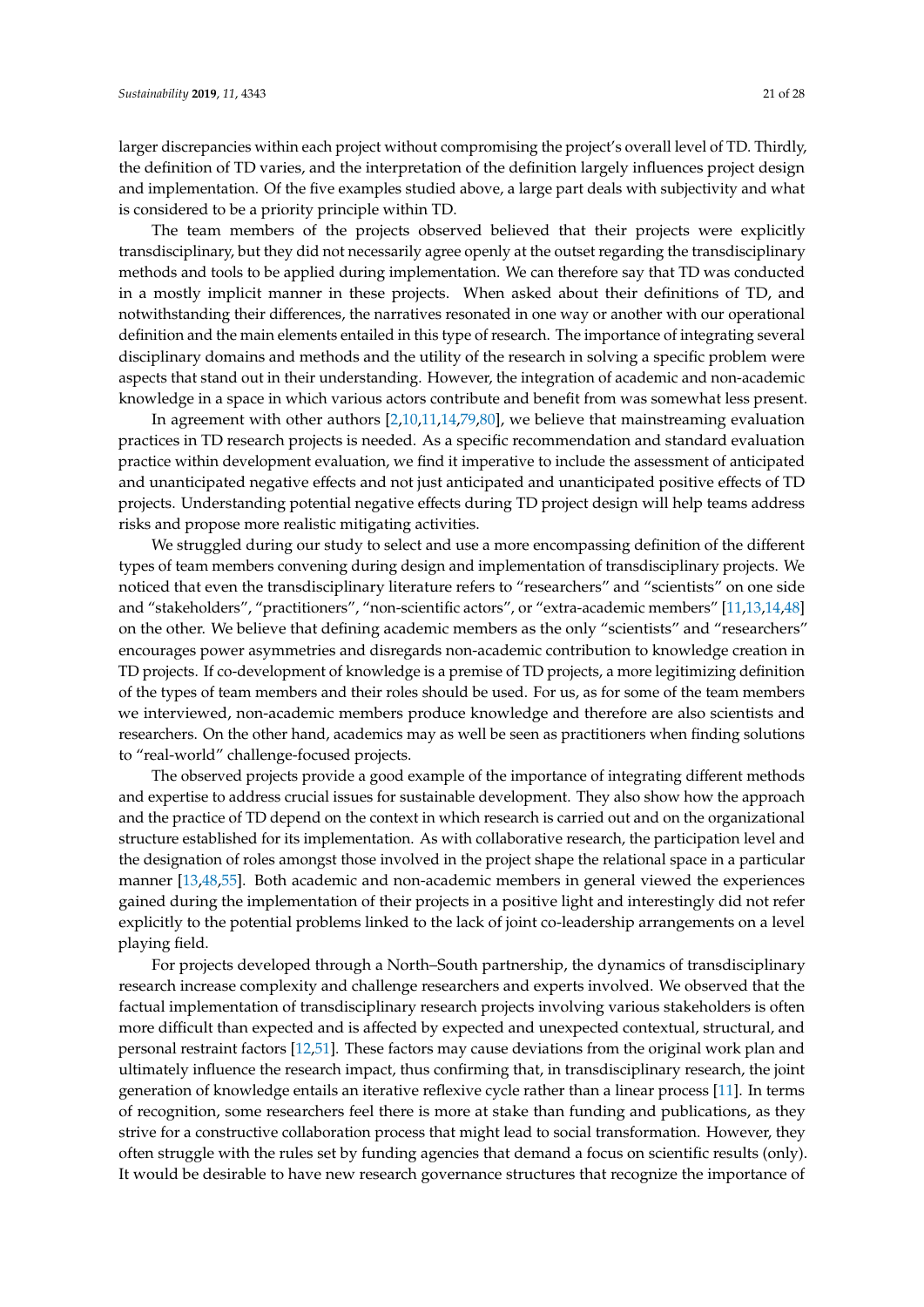transdisciplinary research to tackle real world problems and bring academics, society, and policies closer together through the provision of appropriate funding programs. Funding institutions should make it even clearer that there should be a scientific as well as a social impact in the tangible returns they expect from the projects they support. This will also help overcome the challenge addressing real world problems that is often experienced in the field of sustainability science—the lack of an evident link between the results related to the societal issues and the concrete application of solutions or policies in the short term in the concerned societal context, which we also observed across the five cases of our study (some of which are still not finished).

<span id="page-21-0"></span>Our results confirm that, in sustainability science, design principles represent a generic transdisciplinary research process, as argued by Lang et al. [\[11\]](#page-24-8). Within such a research process, each stage and principle might take a specific form that reflects the singularities of the transformational character of research for sustainable development, the concrete contexts where research is being implemented, and the particular way in which expertise of both academic and non-academic actors is integrated in each phase.

**Author Contributions:** This research was designed, carried out and written principally by G.T. and M.C. G.T. and M.C. developed the conceptual framework, conducted the literature review, developed and implemented the questionnaire, performed the analysis, interpreted the findings, and discussed the results. C.B., J.C.B. and S.H. provided general feedback for the conceptual framework and the interpretation of findings, and wrote brief parts of the first drafts.

**Funding:** The study was done with funding from EPFL and with self-funding from two of the researchers involved.

**Acknowledgments:** The authors would like to thank team members of the five projects casted in this study for their valuable information and time during the implementation of the questionnaire.

**Conflicts of Interest:** The authors declare no conflict of interest.

#### **Appendix A. Abstracts of the 5 Projects**

### *Case 1: Info4Dourou2.0*

The Cooperation and Development Center (CODEV) at EPFL launched Info4Dourou2.0 in 2012 and implemented it until late 2018. It originated from a previous research project dedicated to understanding a watershed basin in south-east Burkina Faso, which had shown the significant potential of networked soil moisture sensors developed to monitor environmental data at low cost, even in (semi-)arid regions [\[81\]](#page-27-9). Notwithstanding the interesting research results, the project struggled to have a tangible socio-economic and environmental impact in the field. In order to address this, CODEV implemented Info4Dourou2.0 to test improved irrigation scheduling for smallholders in Burkina Faso [\[80,](#page-27-8)[81\]](#page-27-9). It measured soil-matric potential continuously and sent the data to a database via radio waves and General Packet Radio Service (GPRS). When the soil became too dry for the plants (i.e., upon reaching a certain soil moisture threshold), farmers were sent cellphone alarms advising them to irrigate to prevent water stress. The technology is autonomous, robust, and adapted to extreme climatic conditions; local production of the components in Burkina Faso was planned to lower costs and ensure maintenance and accessibility. CODEV tested the technology in Burkina Faso from 2012 to 2018 and in Palestine in 2016. Results showed that improving irrigation scheduling resulted in a 20–80% reduction in water use with simultaneous crop-yield increases of up to 15%, and that farmers expressed interest in adopting this technology [\[82](#page-27-10)[,83\]](#page-27-11). Water management in agriculture is a challenge that involves stakeholders from a wide variety of backgrounds. The project brought together partners from public and private sectors, academics, research institutes, and NGOs from the North and the South. Smallholder farmers were actively involved in the project through their roles during the field trials and through the workshops where researchers collected their feedback and suggestions. The main project leader (academic member) was based in Switzerland and acted as facilitator between scientists and farmers. The project manager based in Burkina Faso (non-academic member) reported to the project leader. Swiss private and public donors funded the project.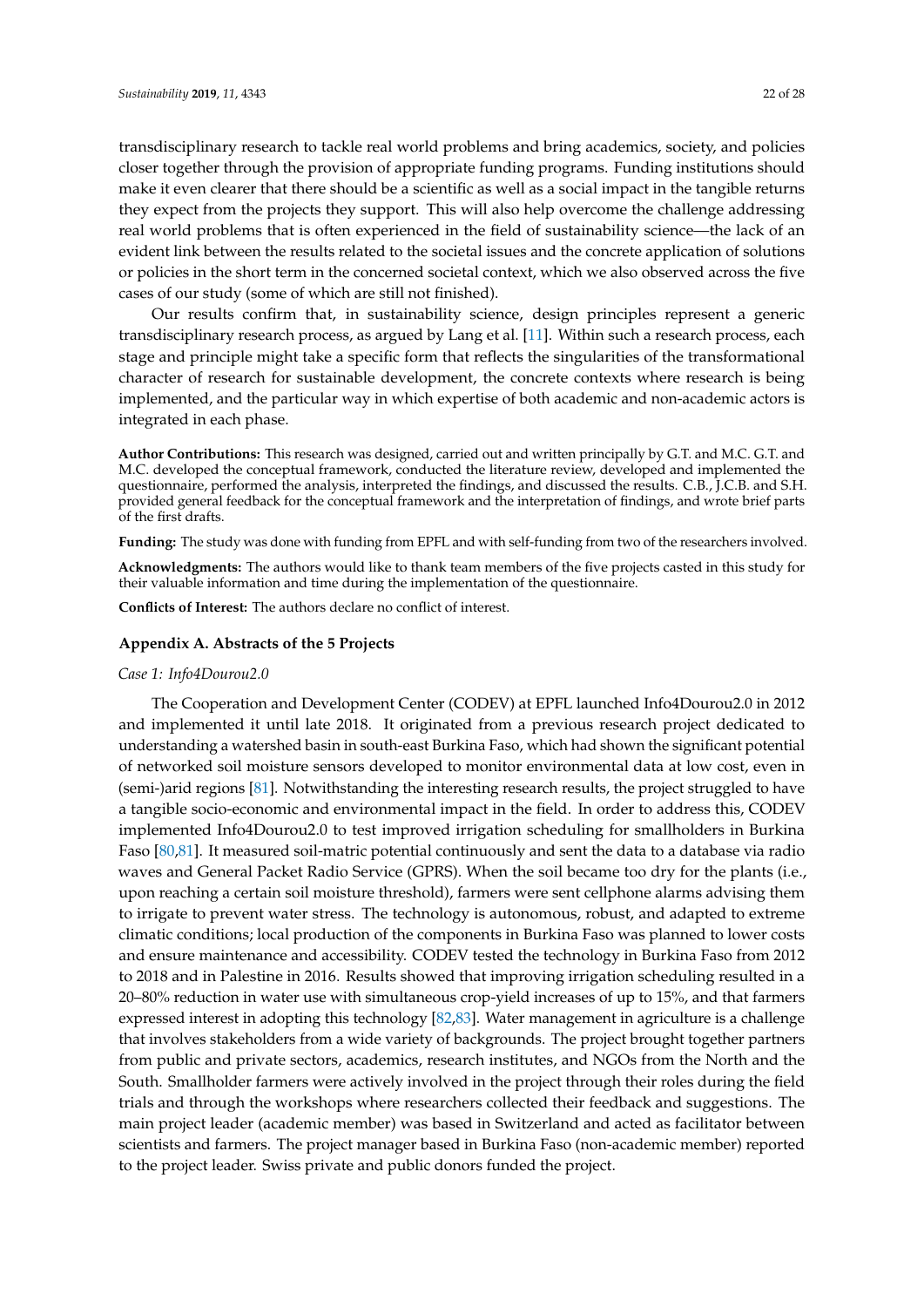# *Case 2: "E*ff*ective Methodology for Assessing Integrated Energy Strategies"*

The project "Effective Methodology for Assessing Integrated Energy Strategies" brings integrated decision support tools that can be used in developing countries to improve air quality and energy supply systems. The initial idea came from a young Cuban lecturer who received a grant to conduct research at EPFL on specific problems within the energy and transport sector in Cuba. Motivated by a need to find solutions to minimize the negative impacts of energy use, EPFL researchers and Cuban partners jointly implemented the research, taking the country's available energy resources into account. The goal was to develop a new, integrated assessment methodology for energy strategies, combining process system design methods and emission and air quality models. Cuba is an excellent test case for designing and applying energy transition strategies for developing countries. On the one hand, the climate offers good opportunities for the integration of renewable energy sources. On the other, the US embargo has dramatically affected the island's energy supply. Authorities are encouraged to improve the country's energy self-sufficiency. The proposed methodology identifies the most encouraging energy supply strategies. It considers economic and environmental costs, and the impact, especially on air quality, in-situ available resources, and energy demands, by combining process system design methods with air quality modeling [\[84\]](#page-27-12). The measures to enhance the urban transportation system and improve Havana residents' accessibility to their social and natural resources will ultimately improve their quality of life [project report delivered to the Seed Money Program management at CODEV EPFL (December 2013)]. The project received seed funding from the CODEV Seed Money Program in 2013 and 2014, helping to establish the collaboration between CUJAE (the University of Technology of Cuba at Havana), UNAL (the National University of Columbia in Bogota), EPFL, and several ministries and governmental agencies in Havana and Cuba. SNSF and SDC in Switzerland, through the r4d program, are the main institutions funding the project (http://www.r4d.ch/modules/thematically-open-research/[integrated-energy-strategies](http://www.r4d.ch/modules/thematically-open-research/integrated-energy-strategies) (accessed on 1 August 2019).

## *Case 3: Georeferenced Mobile Platform for the Interdisciplinary Study of Socio-Urban Problems in Mexico (UrBis)*

The project "Georeferenced mobile platform for the interdisciplinary study of socio-urban problems in Mexico" (UrBis) was created as a technological platform to help people in Mexico, particularly youth, document, characterize, and reflect on socio-urban difficulties. The platform supports an integrative approach that blends mobile crowdsourcing, social technologies, and community practices to develop potential solutions through the effort of citizens [\[85\]](#page-27-13). The project was built on an initial research project, SenseCityVity, funded by the Seed Money Program of CODEV. SenseCityVity was developed to implement a multigenerational framework to study urban awareness of different population groups living in three cities in central Mexico. The key idea was to integrate the collective action of individuals ranging from youth to senior citizens with existing participatory sensing, social media, and crowdsourcing technologies; to document and scientifically quantify the perception of these urban environments; to reflect upon sustainable urban development challenges defined by the communities themselves; and to foster social cohesion across populations. The proposed multigenerational framework used to study urban awareness provided a rich tableau of the urban environment of important cities of central Mexico. The insights about the socio-urban problems detected in these cities were key to designing concrete solutions to address such problems. The project also enabled additional funding from the Mexican government to develop state-of-the-art technology to apply this methodology at a larger scale. The research also revealed the need to design new strategies to apply crowdsourcing-based methodologies that are sustainable in ways that can be continuously used to achieve long-lasting impact (taken from final report of SenseCityVity project submitted to CODEV Seed Money Program, dated 15 January 2015).

UrBis was funded by CONACYT Mexico, was led by IPICYT (the San Luis Potosi Institute of Scientific Research and Technology), Mexico and it was jointly implemented by CIDE (the Center for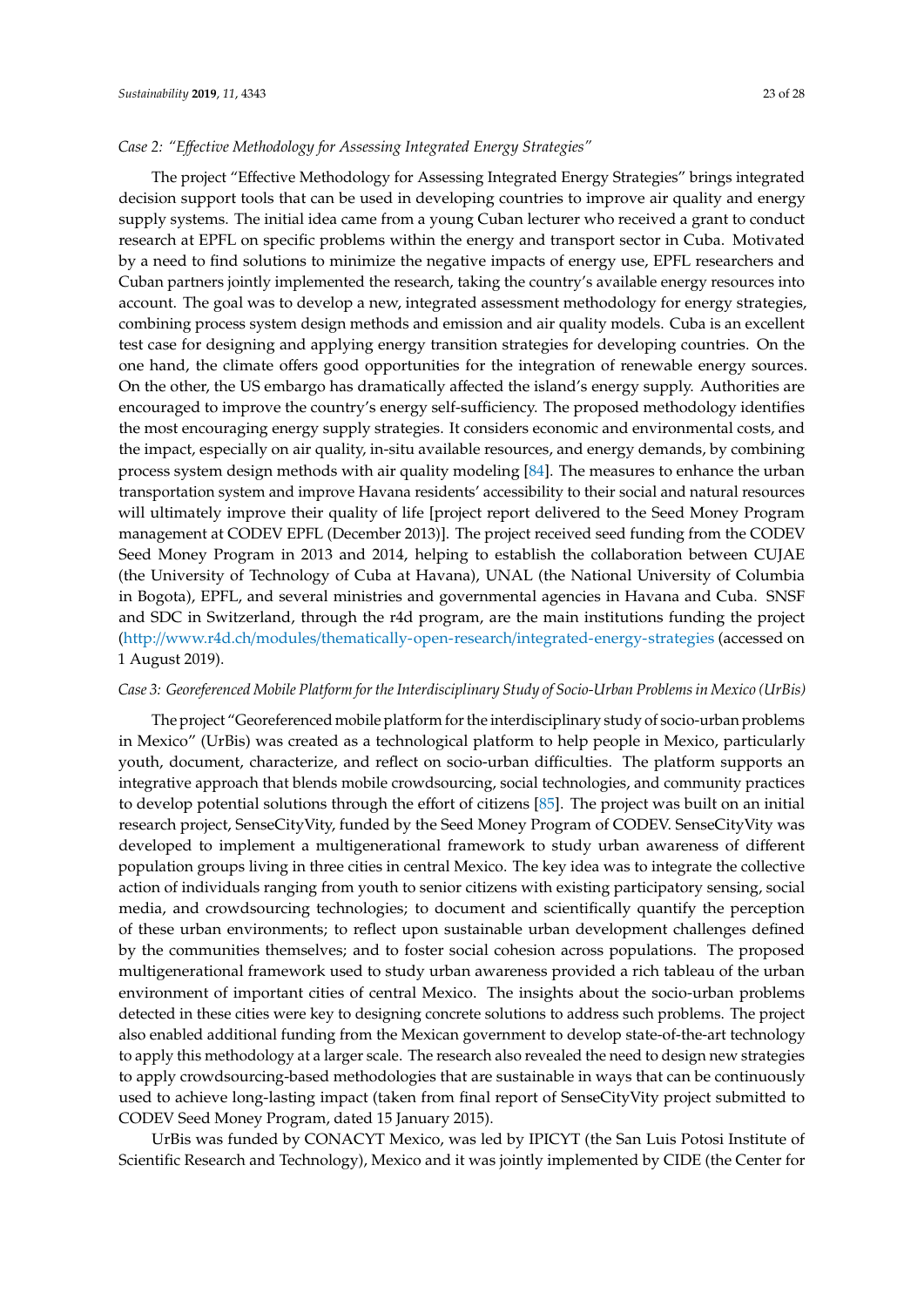Research and Teaching in Economics) and Centro Geo in Mexico, and LIDIAP-EPFL in Switzerland. The Swiss partner did not receive any funds.

# *Case 4: Hybrid Cities. Informal Forms of Resistance to the Violence of Urbanization in China, India, and Venezuela*

The formal planning of territory at the expense of informal settlements within contemporary urbanism often involves forms of violence, as informal settlements often violently resist their scheduled deletion. In some cases, this confrontation overcomes the duality between formal and informal. The confrontation of two icons of the modern city, the informal slum and the formal skyscraper, produces hybrid structures, objects, and details that move towards a new urbanism. This process creates an innovative and critical approach to the modern models of formal urbanization that seems to persecute the inhabitants of informal settlements, giving rise to resistance movements. The Hybrid cities project is a collective effort born from previous collaboration among researchers from EPFL and researchers in Venezuela, China, and India, with the interest of studying the often-unseen processes in habitat production in three large urban areas simultaneously—Chennai in India, Guangzhou in China, and Caracas in Venezuela—as separate expressions of a global and complex process. This project considers the phenomenon of population expulsion from cities that started in the 1970s and subsequently the evolution in the mid-1990s and the early  $21<sup>st</sup>$  century towards political organizing to reclaim the right to the cities built in an effort to overcome these expulsion forces. The study examines how these practices contribute to the understanding of the city from a regional justice perspective and also from the innovation that the population produces in the construction of cities. The project was funded by CODEV Seed Money initially and then by SNSF, and it had a duration of three years. It brought together researchers and other actors from EPFL and Instituto de Estudios Avanzados and Fundación Caracas and counted with the participation of the South China University of Technology in Guangzhou, Anna University in Chennai and the University of Hong Kong.

# *Case 5: Protection of Critical Infrastructure against Electromagnetic Attacks*

Security and quality of life in industrialized countries depend on continuous and coordinated performance of a set of infrastructures [energy systems, information and communications technology (ICT) systems, transportation etc.], or "critical infrastructures" (CI). The project "Protection of critical infrastructure against electromagnetic attacks" aims at analyzing possible effects of electromagnetic (e.m.) attacks, and, in particular, the e.m. of intentional interference (IEMI) on such CI's, thereby assessing their impact on our defense and economic security. It identifies innovative awareness and protection strategies and provides a picture for policy makers on the possible consequences of an electromagnetic attack. The project responded to the concern of many European countries and was financed by the EU 7th Framework Program. It was designed and implemented by a consortium of universities [(University of Applied Sciences of Western Switzerland in Yverdon; University of York, UK; Helmut Schmidt Universität, Germany; Leibniz University, Hannover; Bergsche Universität Wuppertal; University of Twente in Netherlands; Instituto Superior Mario Boella, Italy, Politecnico di Torino)] and the private sector [(Montena Technology SA and Rheinmetall Waffe Munition GmbH and Ingenieria dei Sistemi (IDS)]. Navigate Consortium of Italy managed the project. The project originated from previous relevant work conducted jointly by the partners and funded by the Seed Money Program of CODEV-EPFL.

## **References**

- <span id="page-23-0"></span>1. Chilvers, J.; Kearnes, M. *Remaking Participation: Science, Environment and Emergent Publics*; Routledge: London, UK, 2015; Available online: https://www.eolss.net/ebooklib/ebookcontents/[E6-49-ThemeContents.](https://www.eolss.net/ebooklib/ebookcontents/E6-49-ThemeContents.pdf) [pdf](https://www.eolss.net/ebooklib/ebookcontents/E6-49-ThemeContents.pdf) (accessed on 28 August 2018).
- <span id="page-23-1"></span>2. Polk, M. Transdisciplinary co-production: Designing and testing a transdisciplinary research framework for societal problem solving. *Futures* **2015**, *65*, 110–122. [\[CrossRef\]](http://dx.doi.org/10.1016/j.futures.2014.11.001)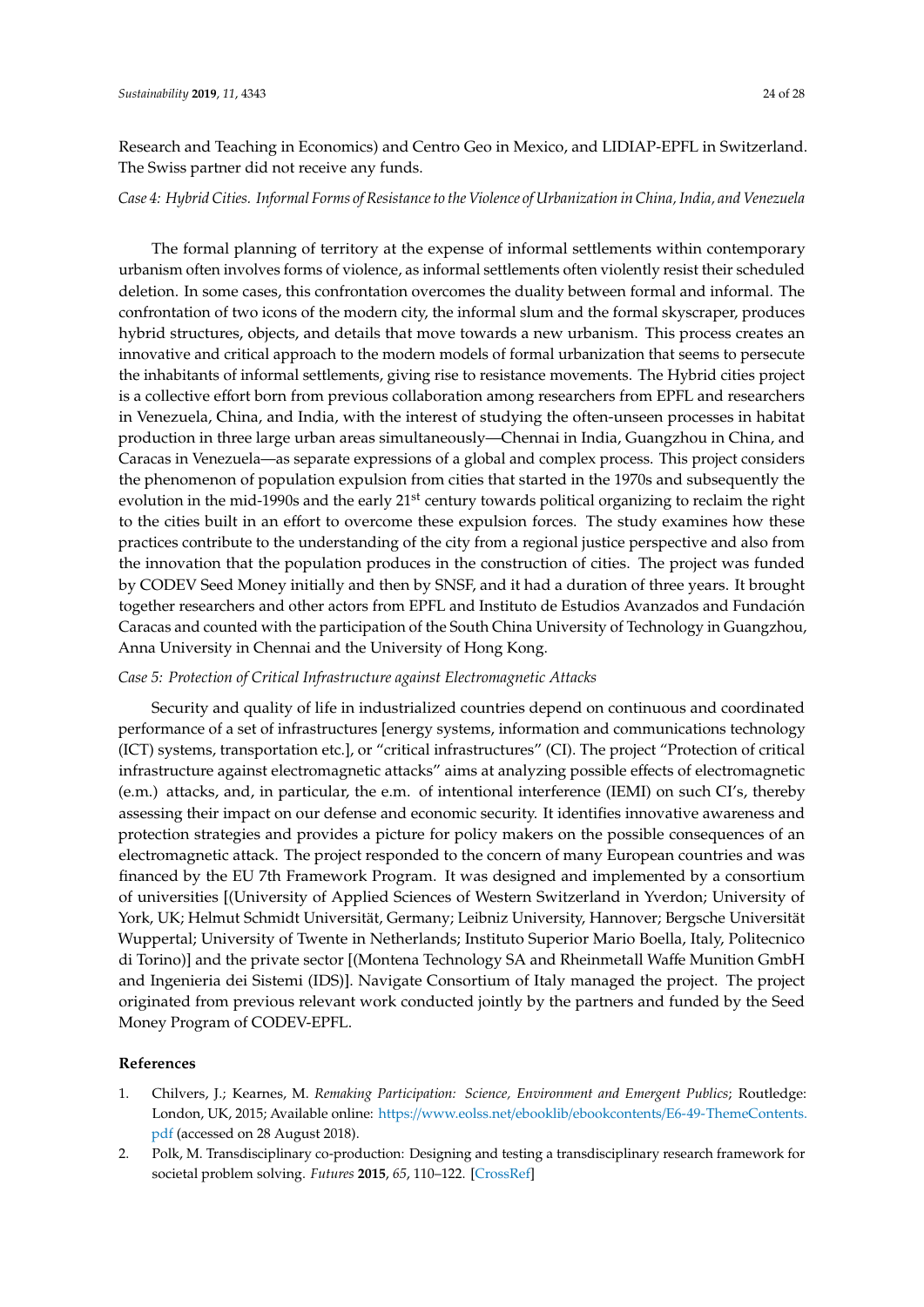- <span id="page-24-21"></span><span id="page-24-0"></span>3. Wamsler, C. Stakeholder involvement in strategic adaptation planning: Transdisciplinarity and co-production at stake? *Environ. Sci. Pol.* **2017**, *75*, 148–157. [\[CrossRef\]](http://dx.doi.org/10.1016/j.envsci.2017.03.016)
- <span id="page-24-1"></span>4. Wuelser, G.; Pohl, C. How researchers frame scientific contributions to sustainable development: A typology based on grounded theory. *Sustain. Sci.* **2016**, *11*, 789–800. [\[CrossRef\]](http://dx.doi.org/10.1007/s11625-016-0363-7) [\[PubMed\]](http://www.ncbi.nlm.nih.gov/pubmed/30174743)
- <span id="page-24-22"></span><span id="page-24-2"></span>5. Klein, J.T. Evaluation of interdisciplinary and transdisciplinary research. A literature review. *Am. J. Prev. Med.* **2008**, *35*, 116–123. [\[CrossRef\]](http://dx.doi.org/10.1016/j.amepre.2008.05.010) [\[PubMed\]](http://www.ncbi.nlm.nih.gov/pubmed/18619391)
- 6. Lawrence, R.J. Advances in transdisciplinarity: Epistemologies, methodologies and processes. *Futures* **2015**, *65*, 1–9. [\[CrossRef\]](http://dx.doi.org/10.1016/j.futures.2014.11.007)
- <span id="page-24-3"></span>7. Zaman, G.; Goschin, Z. Multidisciplinarity, interdisciplinarity and transdisciplinarity: Theoretical approaches and implications for the strategy of post-crisis sustainable development. *Theor. Appl. Econ.* **2010**, *12*, 5–20.
- <span id="page-24-4"></span>8. Brandt, P.; Ernst, A.; Gralla, F.; Luederitz, C.; Lang, D.J.; Newig, J.; Reinert, F.; Abson, D.J.; von Wehrden, H. A review of transdisciplinary research in sustainability science. *Ecol. Econ.* **2013**, *92*, 1–15. [\[CrossRef\]](http://dx.doi.org/10.1016/j.ecolecon.2013.04.008)
- <span id="page-24-5"></span>9. Jahn, T.; Bergmann, M.; Keil, F. Transdisciplinarity: Between mainstreaming and marginalization. *Ecol. Econ.* **2010**, *79*, 1–10. [\[CrossRef\]](http://dx.doi.org/10.1016/j.ecolecon.2012.04.017)
- <span id="page-24-6"></span>10. Bergmann, M.; Brohmann, B.; Hoffmann, E.; Loibl, M.C.; Rehaag, R.; Schramm, E.; Voß, JP. *Quality Criteria of Transdisciplinary Research. A Guide for the Formative Evaluation of Research Projects*; Institute for Social-Ecological Research (ISOE) GmbH: Frankfurt am Main, Germany, 2005.
- <span id="page-24-8"></span>11. Lang, D.J.; Wiek, A.; Bergmann, M.; Stauffacher, M.; Martens, P.; Moll, P.; Swilling, M.; Thomas, C.J. Transdisciplinary research in sustainability science—Practice, principles, and challenges. *Sustain. Sci.* **2012**, *7*, 25–43. [\[CrossRef\]](http://dx.doi.org/10.1007/s11625-011-0149-x)
- <span id="page-24-19"></span>12. Polk, M. Achieving the problem of transdisciplinarity: A critical exploration of the relationship between transdisciplinary research and societal problem solving. *Sustain. Sci.* **2014**, *9*, 439–451. [\[CrossRef\]](http://dx.doi.org/10.1007/s11625-014-0247-7)
- <span id="page-24-7"></span>13. Schmidt, L.; Pröpper, M. Transdisciplinarity as a real-world challenge: A case study on a north–south collaboration. *Sustain. Sci.* **2017**, *12*, 365–379. [\[CrossRef\]](http://dx.doi.org/10.1007/s11625-017-0430-8)
- <span id="page-24-9"></span>14. Luthe, T. Success in transdisciplinary sustainability research. *Sustainability* **2017**, *9*, 71. Available online: http://[www.mdpi.com](http://www.mdpi.com/2071-1050/9/1/71/pdf)/2071-1050/9/1/71/pdf (accessed on 18 July 2018). [\[CrossRef\]](http://dx.doi.org/10.3390/su9010071)
- <span id="page-24-10"></span>15. Bourguignon, A. De la pluridisciplinarité à la transdisciplinarité. *Bulletin Interactif du CIRET* **1997**, *9*/*10*. Available online: http://[ciret-transdisciplinarity.org](http://ciret-transdisciplinarity.org/locarno/loca5c1.php)/locarno/loca5c1.php (accessed on 7 October 2018).
- <span id="page-24-11"></span>16. Ramadier, T. Transdisciplinarity and its challenges: The case of urban studies. *Futures* **2004**, *36*, 423–439. [\[CrossRef\]](http://dx.doi.org/10.1016/j.futures.2003.10.009)
- <span id="page-24-12"></span>17. Bohr, N. Unity of knowledge. *At. Phys. Hum. Know.* **1958**, 67–82.
- <span id="page-24-13"></span>18. Bernstein, J.H. Transdisciplinarity: A review of its origins, development, and current issues. *J. Res. Pract.* **2015**, *11*. Article R1. Available online: http://[jrp.icaap.org](http://jrp.icaap.org/index.php/jrp/article/view/510/412)/index.php/jrp/article/view/510/412 (accessed on 18 July 2018).
- <span id="page-24-20"></span>19. Klein, J.T. Prospects for transdisciplinarity. *Futures* **2004**, *36*, 515–526. [\[CrossRef\]](http://dx.doi.org/10.1016/j.futures.2003.10.007)
- <span id="page-24-18"></span>20. Klein, J.T. Transdisciplinarity and sustainability: Patterns of definition. In *Transdisciplinary Research and Practice for Sustainability Outcomes*; Fam, D., Palmer, J., Riedy, C., Mitchell, C., Eds.; Routledge: New York, NY, USA, 2017; pp. 7–21.
- 21. Lawrence, R.J.; Després, C. Futures of transdisciplinarity. *Futures* **2004**, *36*, 397–405. [\[CrossRef\]](http://dx.doi.org/10.1016/j.futures.2003.10.005)
- <span id="page-24-14"></span>22. Nicolescu, B. Transdisciplinarity Past, present and future. In *Moving Worldviews Reshaping Sciences, Policies and Practices for Endogenous Sustainable Development*; Haverkort, B., Reijntjes, C., Eds.; COMPAS Editions: Leusden, The Netherlands, 2006; pp. 142–166.
- <span id="page-24-15"></span>23. Apostel, L.; Berger, G.; Briggs, A.; Michaud, G. *Interdisciplinarity: Problems of Teaching and Research in Universities*; Centre for Educational Research and Innovation (CERI), Organization for Economic Co-operation and Development: Paris, France, 1972. Available online: https://archive.org/details/[ERIC\\_ED061895](https://archive.org/details/ERIC_ED061895) (accessed on 15 July 2018).
- <span id="page-24-16"></span>24. Piaget, J. Lépistémologie des Relations Interdisciplinaires. In *Interdisciplinarity: Problems of Teaching and Research in Universities*; Apostel, L., Berger, G., Briggs, A., Michaud, G., Eds.; Centre for Educational Research and Innovation (CERI), Organization for Economic Co-operation and Development: Paris, France, 1972; p. 308. Available online: https://archive.org/details/[ERIC\\_ED061895](https://archive.org/details/ERIC_ED061895) (accessed on 17 September 2018).
- <span id="page-24-17"></span>25. Jantsch, E. Inter and transdisciplinary university: A systems approach to education and innovation. *Pol. Sci. I* **1970**, *1*, 403–428. Available online: https://[link.springer.com](https://link.springer.com/article/10.1007/BF01956879)/article/10.1007/BF01956879 (accessed on 21 September 2018). [\[CrossRef\]](http://dx.doi.org/10.1007/BF00145222)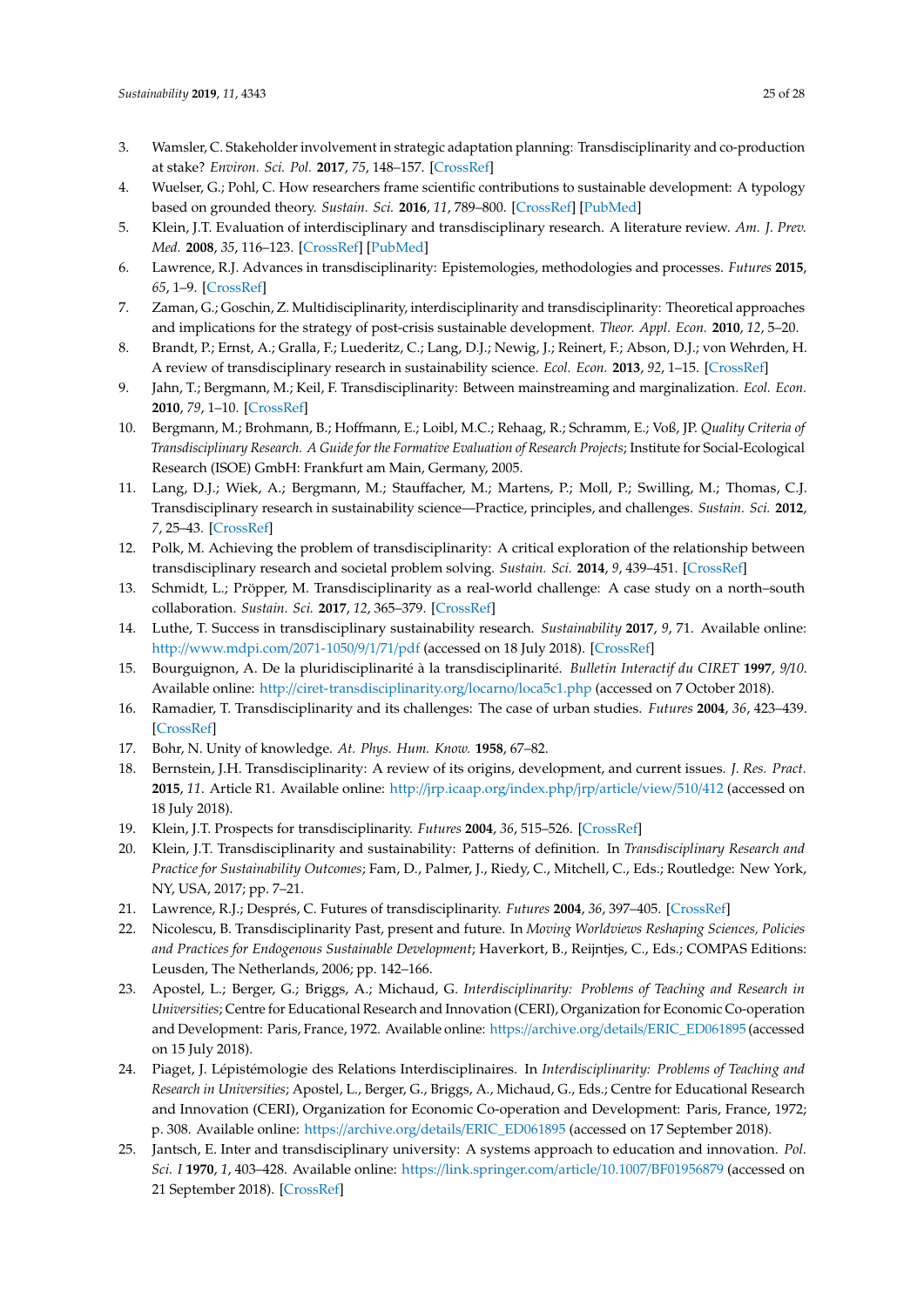- <span id="page-25-0"></span>26. Emmelin, L. *Environmental Education at University Level*; Council of Europe: Strasbourg, France, 1975.
- <span id="page-25-1"></span>27. Freire, P. *Pedagogy of the Oppressed*; Continuum: New York, NY, USA, 2005.
- <span id="page-25-2"></span>28. Hadorn, G.H.; Bradley, D.; Pohl, C.; Rist, S.; Wiesmann, U. Implications of transdisciplinarity for sustainability research. *Ecol. Econ.* **2006**, *60*, 119–128. [\[CrossRef\]](http://dx.doi.org/10.1016/j.ecolecon.2005.12.002)
- <span id="page-25-3"></span>29. Becker, E. Problem Transformations in Transdisciplinary Research. In *Unity of Knowledge in Transdisciplinary Research for Sustainability*; Hirsch Hadorn, G., Ed.; Encyclopedia of Life Support Systems (EOLSS), Developed under the Auspices of the UNESCO, Eolss Publishers: Oxford, UK, 2004; 2006; Available online: https://[www.](https://www.researchgate.net/publication/258338943_Problem_Transformations_in_Transdisciplinary_Research) researchgate.net/publication/[258338943\\_Problem\\_Transformations\\_in\\_Transdisciplinary\\_Research](https://www.researchgate.net/publication/258338943_Problem_Transformations_in_Transdisciplinary_Research) (accessed on 30 July 2018).
- <span id="page-25-4"></span>30. Nicolescu, B. Transdisciplinarity Past, Present and Future. In Proceedings of the II Congresso Mundial de Transdisciplinaridade, Brasil, 06–12 September 2005.
- <span id="page-25-5"></span>31. Gibbons, M.; Limoges, C.; Nowotny, H.; Schwartzman, S.; Scott, P.; Trow, M. *The New Production of Knowledge. The Dynamics of Science and Research in Contemporary Societies*; Sage Publications: London, UK, 1994.
- <span id="page-25-6"></span>32. Velasco, A.M.; Cracco, M.; Guerrero, E. *Oportunidades Para América Latina Después de la Cumbre de Johannesburgo: Una Visión Regional Sobre Desarrollo Sostenible*; UICN: Quito, Ecuador, 2003.
- <span id="page-25-7"></span>33. Orecchini, F.; Valitutti, V.; Vitali, G. Industry and academia for a transition towards sustainability: Advancing sustainability science through university-business collaboration. *Sustain. Sci.* **2012**, *7*, 57–73. [\[CrossRef\]](http://dx.doi.org/10.1007/s11625-011-0151-3)
- <span id="page-25-8"></span>34. Shiroyama, H.; Yarime, M.; Matsuo, M.; Schroeder, H.; Scholz, R.; Ulrich, A. Governance for sustainability: Knowledge integration and multi-actor dimensions in risk management. *Sustain. Sci.* **2012**, *7*, 45–55. [\[CrossRef\]](http://dx.doi.org/10.1007/s11625-011-0155-z)
- <span id="page-25-9"></span>35. Cracco, M.; Guerrero, E. *Aplicación del Enfoque Ecosistémico a la Gestión de Corredores en América del Sur: Memorias del Taller Regional, 3 al 5 de Junio*; UICN: Quito, Ecuador, 2004; ISBN 9978-43-812-2.
- <span id="page-25-10"></span>36. Klein, J.T. Discourses of transdisciplinarity: Looking back to the future. *Futures* **2014**, *63*, 68–74. [\[CrossRef\]](http://dx.doi.org/10.1016/j.futures.2014.08.008)
- <span id="page-25-11"></span>37. Nowotny, H.; Scott, P.; Gibbons, M. *Re-Thinking Science: Knowledge and the Public in an Age of Uncertainty*; Polity Press: Oxford, UK, 2001.
- <span id="page-25-12"></span>38. Maasen, S.; Lengwiler, M.; Guggenheim, M. Practices of transdisciplinary research: Close(r) encounters of science and society. *Sci. Public Policy* **2006**, *33*, 394–398. [\[CrossRef\]](http://dx.doi.org/10.3152/147154306781778830)
- <span id="page-25-13"></span>39. Winder, N. Successes and problems when conducting interdisciplinary or transdisciplinary (integrative) research. In *Interdisciplinary and Transdisciplinary Landscape Studies: Potential and Limitations*; Tress, B., Tress, G., van der Valk, A., Fry, G., Eds.; Delta Series 2: Wageningen, The Netherlands, 2003; pp. 74–90.
- <span id="page-25-14"></span>40. Mobjörk, M. Consulting versus participatory transdisciplinarity: A refined classification of transdisciplinary research. *Futures* **2009**, *42*, 866–873. [\[CrossRef\]](http://dx.doi.org/10.1016/j.futures.2010.03.003)
- <span id="page-25-15"></span>41. European Commission. Horizon 2020. Work Programme 2016–2017. 16. Science with and for Society. European Commission Decision C(2017)2468 of 24 April 2017. Available online: http://[ec.europa.eu](http://ec.europa.eu/research/participants/data/ref/h2020/wp/2016_2017/main/h2020-wp1617-swfs_en.pdf)/research/ participants/data/ref/h2020/wp/2016\_2017/main/[h2020-wp1617-swfs\\_en.pdf](http://ec.europa.eu/research/participants/data/ref/h2020/wp/2016_2017/main/h2020-wp1617-swfs_en.pdf) (accessed on 10 September 2018).
- <span id="page-25-16"></span>42. Lach, D. Challenges of interdisciplinary research: Reconciling qualitative and quantitative methods for understanding human–landscape systems. *Env. Manag.* **2014**, *53*, 88–93. [\[CrossRef\]](http://dx.doi.org/10.1007/s00267-013-0115-8)
- <span id="page-25-17"></span>43. Petts, J.; Owens, S.; Bulkeley, H. Crossing boundaries: Interdisciplinarity in the context of urban environments. *Geoforum* **2008**, *39*, 593–601. Available online: https://[www.sciencedirect.com](https://www.sciencedirect.com/science/article/pii/S0016718506001394)/science/ article/pii/[S0016718506001394](https://www.sciencedirect.com/science/article/pii/S0016718506001394) (accessed on 11 November 2018). [\[CrossRef\]](http://dx.doi.org/10.1016/j.geoforum.2006.02.008)
- <span id="page-25-18"></span>44. Lam, J.C.K.; Walker, R.M.; Hills, P. Interdisciplinarity in sustainability studies: A review. *Sustain. Dev.* **2014**, *22*, 158–176. [\[CrossRef\]](http://dx.doi.org/10.1002/sd.533)
- <span id="page-25-19"></span>45. Høyer, K.; Naess, P. Interdisciplinarity, ecology and scientific theory. The case of sustainable urban development. *J. Crit. Realism* **2008**, *7*, 179–207. [\[CrossRef\]](http://dx.doi.org/10.1558/jocr.v7i2.179)
- <span id="page-25-20"></span>46. Lélé, S.; Norgaard, R.B. Practicing interdisciplinarity. *BioScience* **2005**, *55*, 967–975. [\[CrossRef\]](http://dx.doi.org/10.1641/0006-3568(2005)055[0967:PI]2.0.CO;2)
- <span id="page-25-21"></span>47. Rist, S.; Wiesmann, U.; San Martin, J.; Delgado, F. From scientific monoculture to intra- and intercultural dialogue – endogenous development in a North-South perspective. In *Moving Worldviews. Reshaping Sciences, Policies and Practices for Endogenous Sustainable Development, Compas series on Worldviews and sciences 4*; Haverkort, B., Reijntjes, C., Eds.; ETC/COMPAS: Leusden, The Netherlands, 2006; pp. 320–339.
- <span id="page-25-22"></span>48. Fritz, L.; Binder, C. Participation as relational space: A critical approach to analysing participation in sustainability research. *Sustainability* **2018**, *10*, 2853. [\[CrossRef\]](http://dx.doi.org/10.3390/su10082853)
- 49. Frodeman, R.; Klein, J.T.; Mitcham, C. *The Oxford Handbook of Interdisciplinarity*; Oxford University Press: Oxford, UK, 2010; pp. 431–452.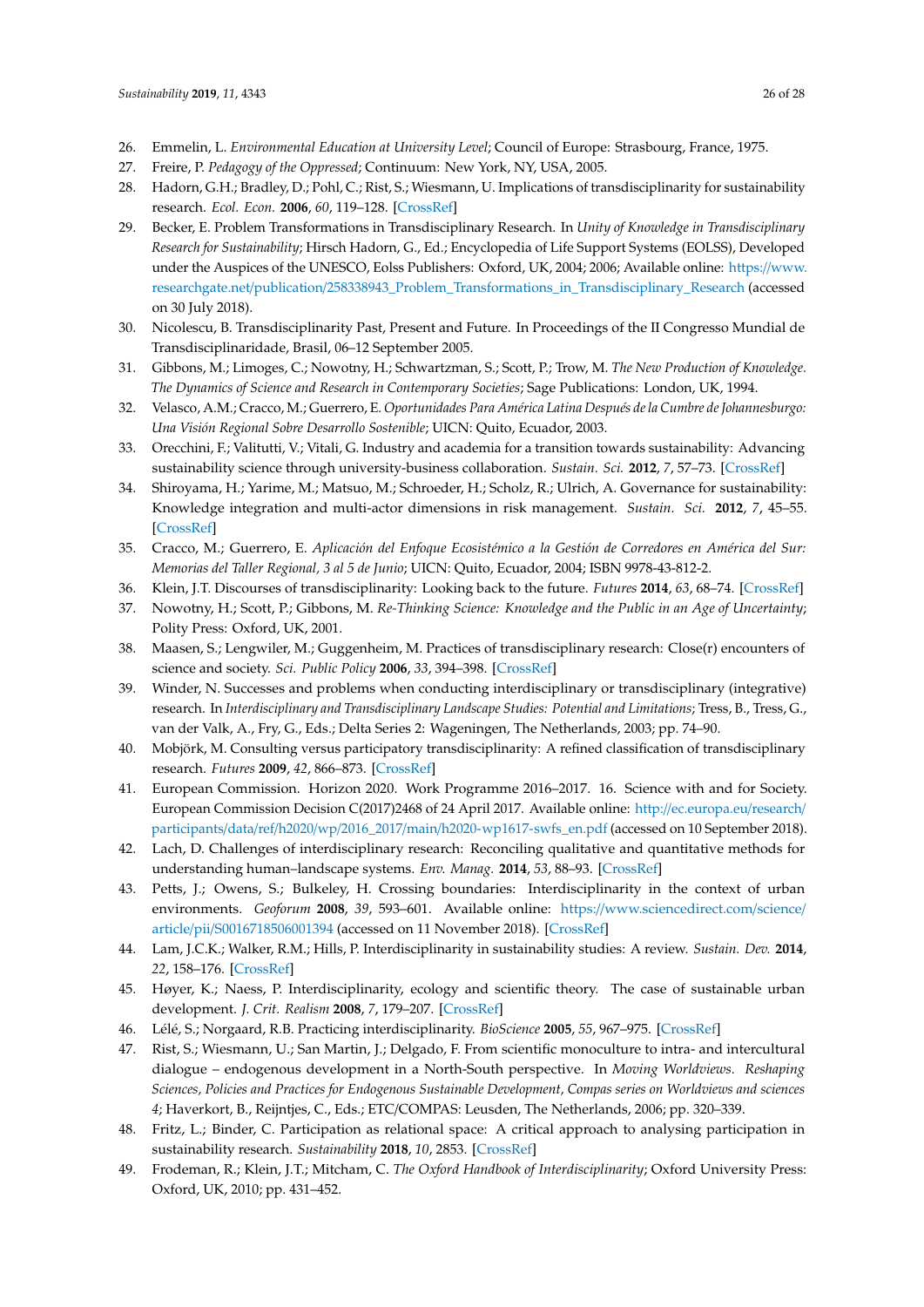- <span id="page-26-0"></span>50. Wiek, A.; Ness, B.; Schweizer-Ries, P.; Brand, F.S.; Farioli, F. From complex systems analysis to transformational change: A comparative appraisal of sustainability science projects. *Sustain. Sci.* **2012**, *7*, 5–24. [\[CrossRef\]](http://dx.doi.org/10.1007/s11625-011-0148-y)
- <span id="page-26-1"></span>51. Hoffmann, S.; Pohl, C.; Hering, J.G. Exploring transdisciplinary integration within a large research program: Empirical lessons from four thematic synthesis processes. *Res. Pol.* **2017**, *46*, 678–692. [\[CrossRef\]](http://dx.doi.org/10.1016/j.respol.2017.01.004)
- <span id="page-26-3"></span>52. Pohl, C.; Hirsch Hadorn, G. Methodological challenges of transdisciplinary research. *Natures Sci. Soc.* **2008**, *16*, 111–121. [\[CrossRef\]](http://dx.doi.org/10.1051/nss:2008035)
- <span id="page-26-2"></span>53. Scholz, R.W.; Lang, D.J.; Wiek, A.; Walter, A.I.; Stauffacher, M. Transdisciplinary case studies as a means of sustainability learning: Historical framework and theory. *Int. J Sustain. Higher Educ.* **2006**, *7*, 226–251. Available online: https://[www.emeraldinsight.com](https://www.emeraldinsight.com/doi/full/10.1108/14676370610677829)/doi/full/10.1108/14676370610677829 (accessed on 22 November 2018). [\[CrossRef\]](http://dx.doi.org/10.1108/14676370610677829)
- <span id="page-26-4"></span>54. Bergmann, M.; Jahn, T.; Knobloch, T.; Krohn, W.; Pohl, C.; Schramm, E. *Methods for Transdisciplinary Research: A Primer for Practice*; Campus Verlag GmbH: Frankfurt, Germany; New York, NY, USA, 2010.
- <span id="page-26-5"></span>55. Fritz, L. Constructing participation in transdisciplinary sustainability research: A critical review of key concepts. In *Scha*ff*t Wissen: Gemeinsames und Geteiltes Wissen in Wissenschaft und Technik*; Engelschalt, J., Maibaum, A., Engels, F., Odenwald, J., Eds.; SSOAR: München, Germany, 2018; pp. 106–125.
- <span id="page-26-6"></span>56. Hirsch Hadorn, G.; Pohl, C.; Bammer, G. Solving problems through transdisciplinary research. In *The Oxford Handbook of Interdisciplinarity*; Frodeman, R., Klein, J.T., Mitcham, C., Eds.; Oxford University Press: Oxford, UK, 2010; pp. 431–452.
- 57. Ison, R. Transdisciplinarity as transformation: A cybersystemic thinking in practice perspective. In *Transdisciplinary Research and Practice for Sustainability Outcomes*; Fam, D., Palmer, J., Riedy, C., Mitchell, C., Eds.; Routledge: New York, NY, USA, 2017; pp. 55–73.
- <span id="page-26-7"></span>58. Mitchell, C.; Cordell, D.; Fam, D. Beginning at the end: The outcome spaces framework to guide purposive transdisciplinary research. *Futures* **2015**, *65*, 86–96. [\[CrossRef\]](http://dx.doi.org/10.1016/j.futures.2014.10.007)
- <span id="page-26-8"></span>59. Bammer, G. Tools for transdisciplinary research. In *Transdisciplinary Research and Practice for Sustainability Outcomes*; Fam, D., Palmer, J., Riedy, C., Mitchell, C., Eds.; Routledge: New York, NY, USA, 2017; pp. 39–54.
- <span id="page-26-9"></span>60. Enengel, B.; Muhar, A.; Penker, M.; Freyer, B.; Drlik, S.; Ritter, F. Co-production of knowledge in transdisciplinary doctoral theses on landscape development—An analysis of actor roles and knowledge types in different research phases. *Landsc. Urban Plan.* **2012**, *105*, 106–117. [\[CrossRef\]](http://dx.doi.org/10.1016/j.landurbplan.2011.12.004)
- <span id="page-26-10"></span>61. Scholz, R.W.; Steiner, G. The real type and ideal type of transdisciplinary processes: Part II—what constraints and obstacles do we meet in practice? *Sustain. Sci.* **2015**, *10*, 653–671. [\[CrossRef\]](http://dx.doi.org/10.1007/s11625-015-0327-3)
- <span id="page-26-11"></span>62. Hadorn, H.G.; Biber-Klemm, S.; Grossenbacher-Mansuy, W.; Hoffmann-Riem, H.; Joye, D.; Pohl, C.; Wiesmann, U.; Zemp, E. The Emergence of Transdisciplinarity as a Form of Research. In *Handbook of Transdisciplinary Research*; Springer: Dordrecht, The Netherlands, 2008; pp. 19–39.
- <span id="page-26-12"></span>63. Bolay, J.C. *Interdisciplinarité et développement: Mode saisonnière ou nouveau mode de faire scientifique? Panorama No. 5 Transdisciplinarité*; Programme Prioritaire Environnement: Bern, Switzerland, 1995.
- <span id="page-26-13"></span>64. Bolay, J.C.; Odermatt, P.; Pedrazzini, Y.; Tanner, M. *Environnement Urbain. Recherche et Action Dans Les Pays en Développement*; Birkhäuser Verlag: Basel, Switzerland, 1999.
- <span id="page-26-14"></span>65. Bolay, J.C. Slums and urban development: Questions on society and globalisation. *Eur. J. Dev. Res.* **2006**, *18*, 284–298. [\[CrossRef\]](http://dx.doi.org/10.1080/09578810600709492)
- <span id="page-26-15"></span>66. Bolay, J.C.; Kern, A. Technology and urban issues: What type of development is appropriate for cities of the South? *J. Urban Technol.* **2011**, *18*, 25–43. Available online: http://[www.tandfonline.com](http://www.tandfonline.com/doi/abs/10.1080/10630732.2011.615563)/doi/abs/10.1080/ [10630732.2011.615563](http://www.tandfonline.com/doi/abs/10.1080/10630732.2011.615563) (accessed on 20 November 2018). [\[CrossRef\]](http://dx.doi.org/10.1080/10630732.2011.615563)
- <span id="page-26-16"></span>67. Bolay, J.C. Pratiques urbaines et planification en Amérique latine: Alternatives pour une gestion participative de l'habitat des pauvres en Bolivie. In *Gestion du Développement Urbain et Stratégies Résidentielles des Habitants*; Dansereau, F., Navez-Bouchanine, F., Eds.; L'Harmattan, coll. Villes et Entreprises: Paris, France, 2002.
- <span id="page-26-17"></span>68. Bolay, J.C.; Schmid, M.; Tejada, G.; Hazboun, E. *Technologies and Innovations for Development. Scientific Cooperation for a Sustainable Future*; Springer: Paris, France, 2012.
- 69. Bolay, J.C.; Hostettler, S.; Hazboun, E. *Technologies for Sustainable Development. A Way to Reduce Poverty*; Springer: Paris, France, 2014.
- <span id="page-26-18"></span>70. Hostettler, S.; Najih Beson, S.; Bolay, J.C. *In Technologies for Development: From Innovation to Social Impact*; Springer: Cham, Switzerland, 2018.
- <span id="page-26-19"></span>71. Talwar, S.; Wiek, A.; Robinson, J. User engagement in sustainability research. *Sci. Public Policy* **2011**, *38*, 379–390. [\[CrossRef\]](http://dx.doi.org/10.3152/030234211X12960315267615)